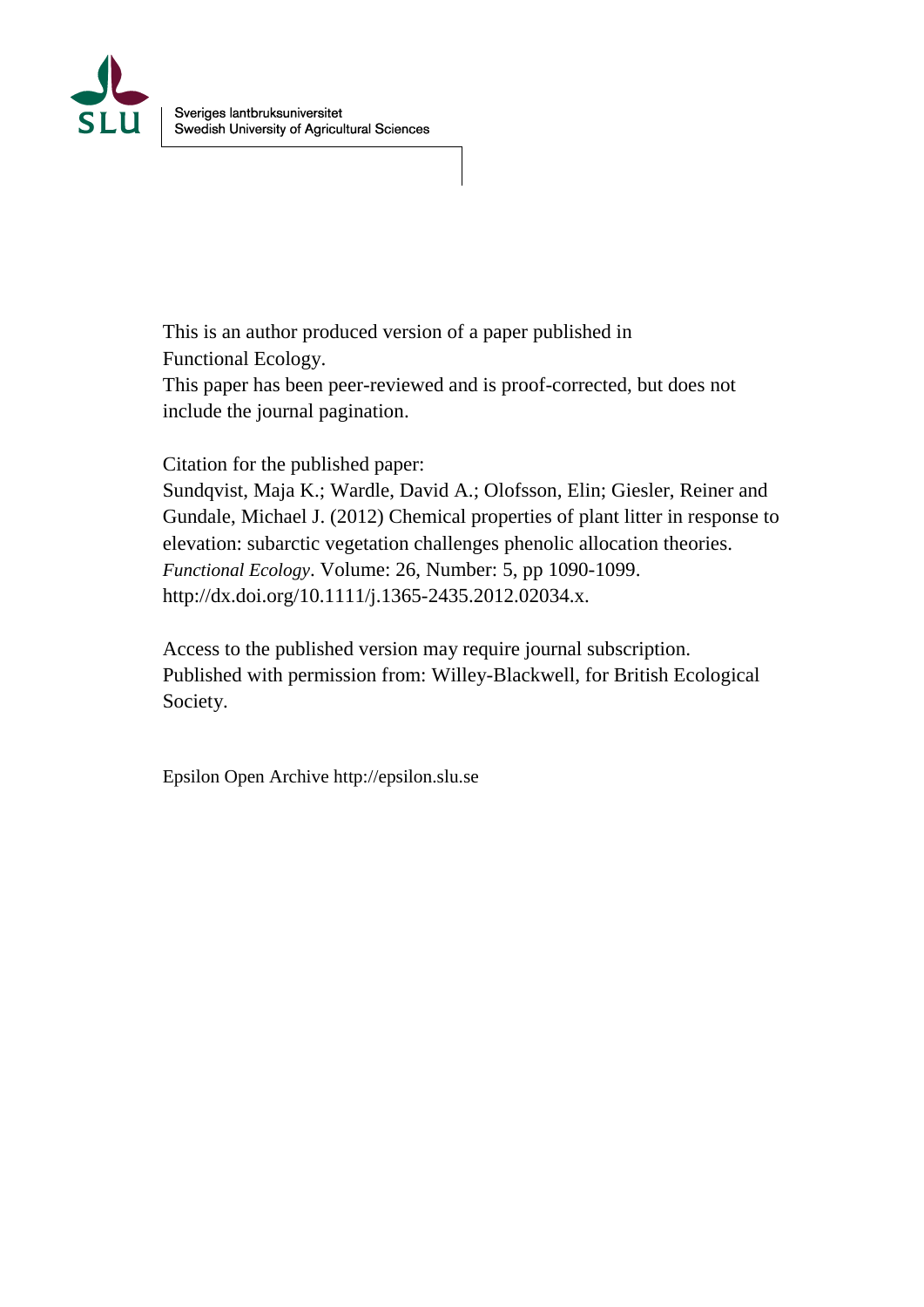| $\mathbf{1}$   | Chemical properties of plant litter in response to elevation: subarctic                                                                                     |
|----------------|-------------------------------------------------------------------------------------------------------------------------------------------------------------|
| $\overline{2}$ | vegetation challenges phenolic allocation theories                                                                                                          |
| 3              |                                                                                                                                                             |
| 4              |                                                                                                                                                             |
| 5              | Maja K. Sundqvist* <sup>1</sup> , David A. Wardle <sup>1</sup> , Elin Olofsson <sup>1</sup> , Reiner Giesler <sup>2</sup> , Michael J. Gundale <sup>1</sup> |
| 6              |                                                                                                                                                             |
| 7              | ${}^{1}$ Department of Forest Ecology and Management, Swedish University of Agricultural Sciences,                                                          |
| 8              | SE-901 83 Umeå, Sweden <sup>2</sup> Climate Impacts Research Centre, Department of Ecology and                                                              |
| 9              | Environmental Science, Umeå University, SE-981 07 Abisko, Sweden                                                                                            |
| $10\,$         |                                                                                                                                                             |
| 11             | *Corresponding Author                                                                                                                                       |
| 12             | Email: Maja.Sundqvist@slu.se                                                                                                                                |
| 13             | Phone: +46-90-786 8453                                                                                                                                      |
| 14             | Fax: $+46-90-7868163$                                                                                                                                       |
| 15             |                                                                                                                                                             |
| 16             | Running headline: Shifts in leaf litter phenolics with elevation                                                                                            |
| 17             |                                                                                                                                                             |
| 18             | $\mathbf{1}$                                                                                                                                                |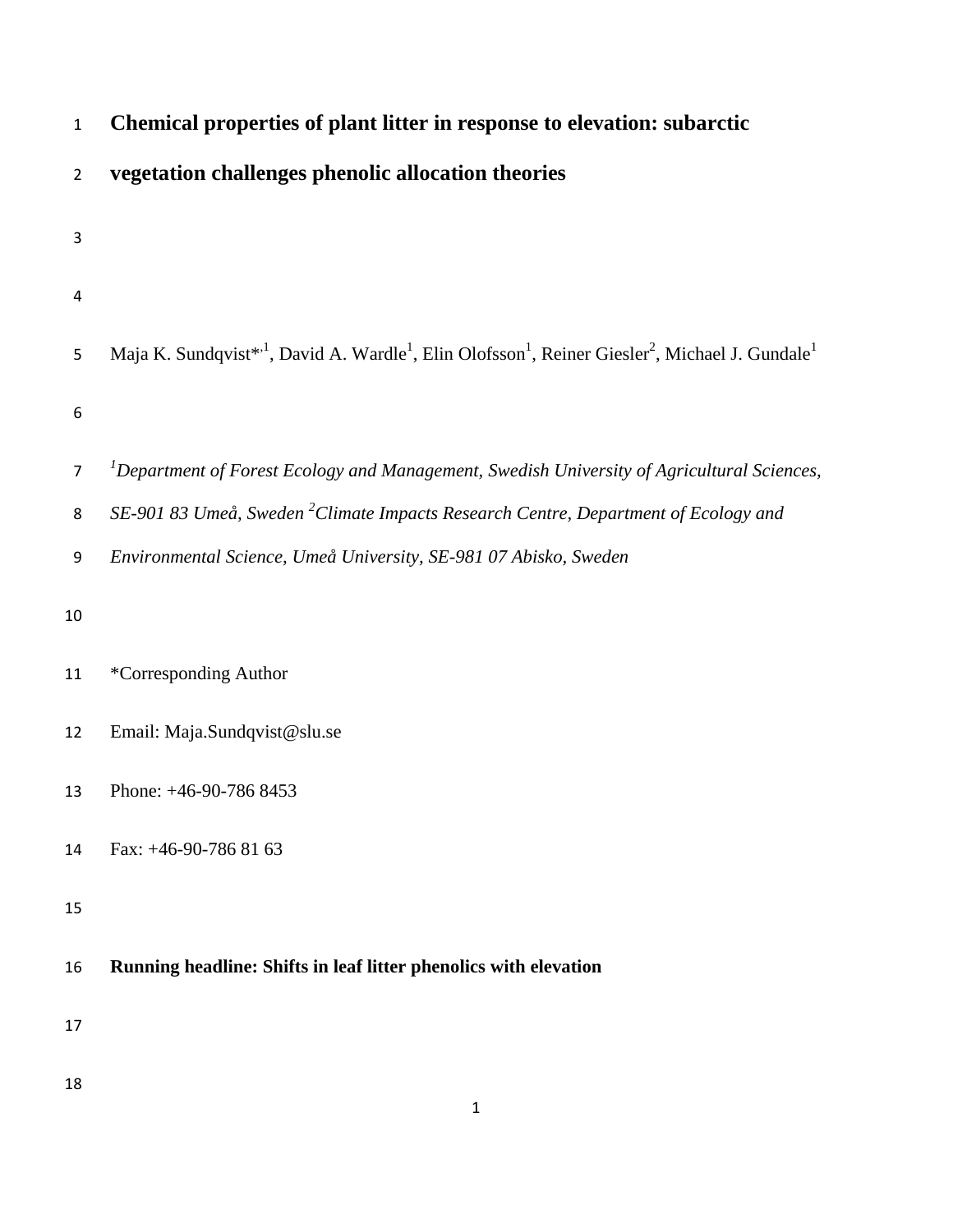### **Summary**

 1. Several theories predict that increasing stress (e.g., decreasing nutrient availability or decreasing temperature) should result in higher amounts of plant phenolic compounds both at the interspecific and intraspecific levels. Further, several theories predict that plant phenolics are major drivers of plant-soil feedbacks whereby they influence litter decomposition rates and the return of nutrients to plants.

 2. We investigated the potential influence of shifts in abiotic factors on litter phenolic properties using an elevational gradient in northern Sweden, for which temperature and soil fertility decline with increasing elevation. The system consists of two vegetation types; heath, (associated with low soil fertility), and meadow (associated with higher fertility) which occur across the entire gradient.

 3. We hypothesized that total phenolics, tannins, and protein complexation capacity (PCC) of leaf litter would increase with elevation within and among plant species. We further hypothesized that at the whole-plot level (using community weighted averages) these properties would be higher in heath than meadow, and that phenolic properties for meadow vegetation would show stronger responses to elevation than for heath.

 4. We measured phenolic properties in leaf litter for 13 species from both vegetation types across an established elevational gradient (500-1000 m) in Swedish subarctic tundra.

 5. Contrary to our hypotheses, different species showed highly contrasting responses in their phenolic characteristics to elevation. At the across-species level, total phenolic content in litter decreased with elevation. At the whole plot level, tannin concentrations were higher for the heath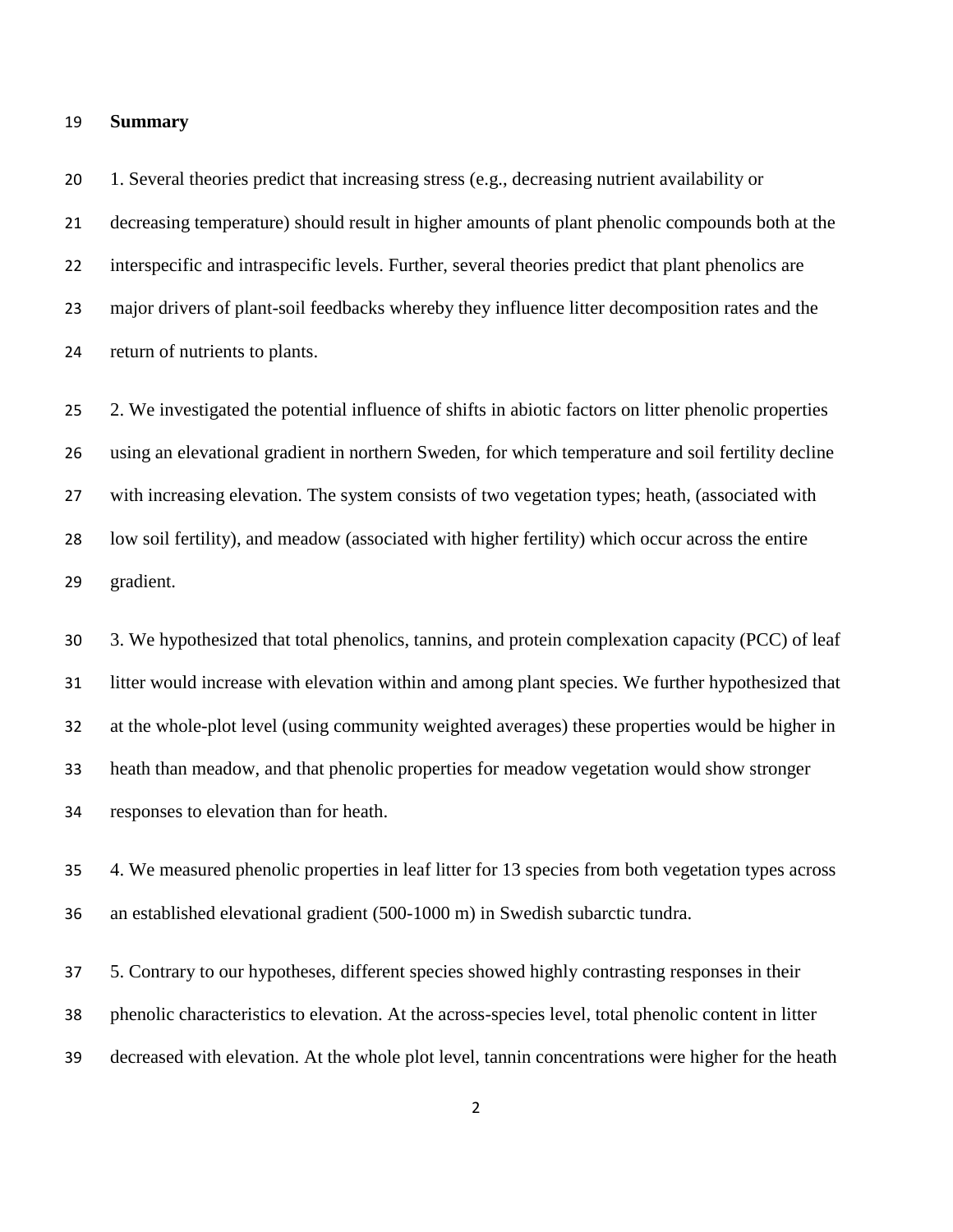| 40 | than for the meadow, whereas total phenolics and PCC did not differ. However, consistent with       |
|----|-----------------------------------------------------------------------------------------------------|
| 41 | our hypothesis, our results showed that phenolic properties were more responsive to elevation for   |
| 42 | the meadow compared to the heath, as a consequence of greater species turnover for the meadow.      |
| 43 | 6. Our results are inconsistent with theories predicting higher plant phenolic concentrations with  |
| 44 | increasing environmental stress or decreasing nutrient availability. They also provide evidence     |
| 45 | that across abiotic gradients in the subarctic tundra there are large shifts in litter phenolic     |
| 46 | properties (including those that are able to complex protein), and highlight that the direction and |
| 47 | strength of such shifts may differ greatly among vegetation types.                                  |
|    |                                                                                                     |

 **Key-words:** carbon nutrient balance hypothesis, decomposition, litter chemistry, litter feedback, plant defence theory, protein complexation capacity, condensed tannins, tundra**.**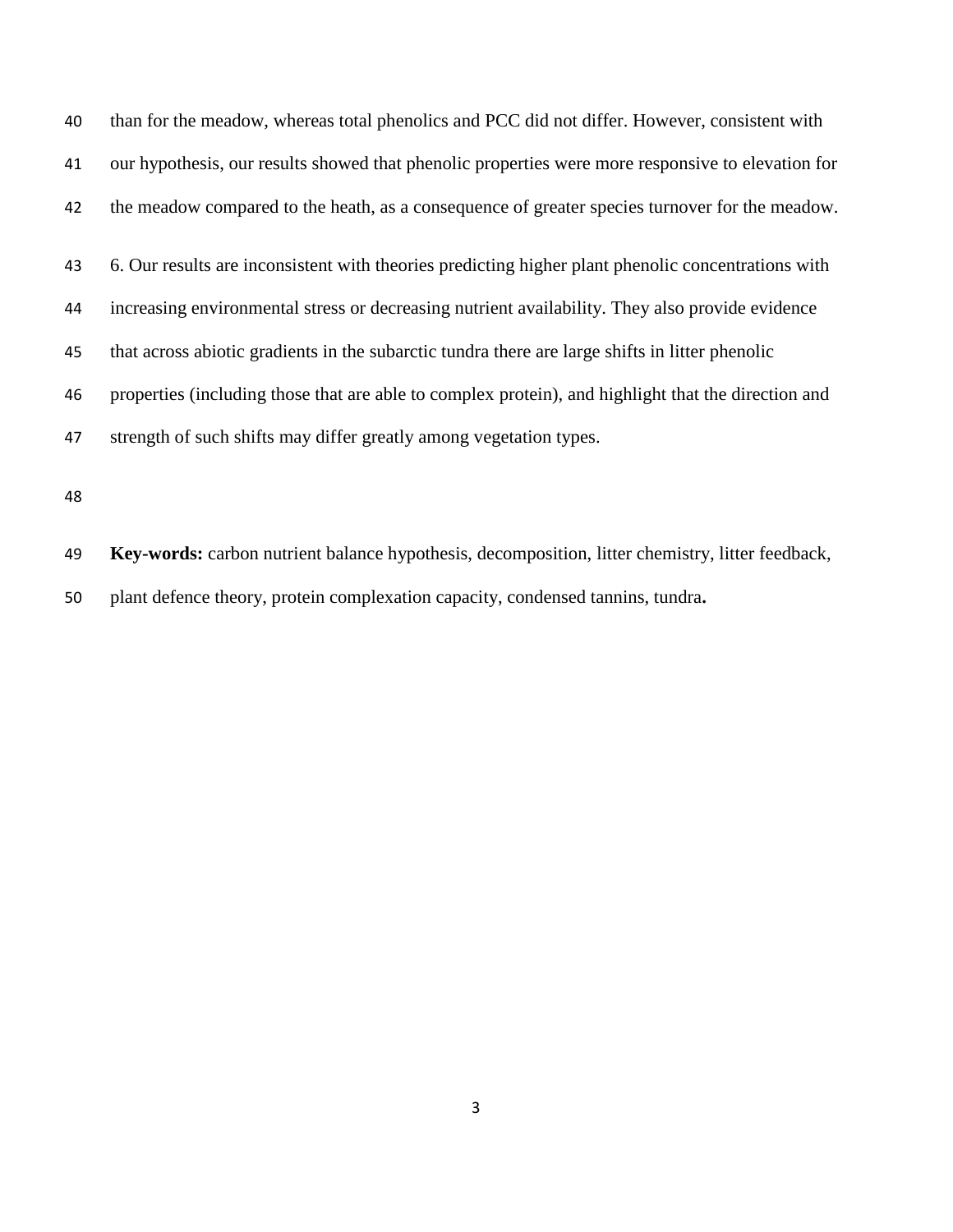# **Introduction**

 Phenolics are a broad class of carbon-based secondary metabolites that can protect plants against photo-damage (Close & McArthur 2002) and are well known to defend plants against herbivores or pathogens by reducing their palatability and interfering with the enzyme activities of their enemies (Coley, Bryant & Chapin 1985; Joanisse *et al*. 2007). Further, phenolic compounds persist in plant tissues following senescence, and have been found to have important litter afterlife effects on decomposition, microbial nutrient immobilization and nutrient availability (Northup *et al*. 1995; Hättenschwiler & Vitousek 2000; Cornelissen *et al*. 2004). One class of phenolics, tannins, are defined by their reactivity with proteins, and can inhibit microbial enzyme activity (Joanisse *et al.* 2007) and form recalcitrant tannin-protein complexes (Hagerman 1987; Hättenschwiler & Vitousek 2000; Joanisse *et al*. 2009), which can reduce rates of decomposition, nitrogen (N) mineralization (Northup *et al*. 1995) and the availability of N to plants (Kraus, Dahlgren & Zasoski 2003). These effects of litter phenolics on soil processes are proposed to control the supply rate of nutrients back to plants, and therefore have feedback effects on plant growth (e.g. Northup, Dahlgren & McColl 1998; Meier & Bowman 2008; Joanisse *et al*. 2009). In natural environments there is great variability in the biotic and abiotic conditions that plants encounter, and there is much interest in understanding how plant secondary metabolites allow plant species and communities to respond to this variability (Kraus *et al*. 2003a; Barbehenn & Constabel 2011). Several theories have been developed to explain the inter- and/or intra- specific variation in plant phenolic production observed in many natural environments. For instance, the 'Carbon Nutrient Balance Hypothesis' (Bryant, Chapin & Klein 1983), the 'Oxidative Pressure Hypothesis' (Close & McArthur 2002), the 'Growth Rate Hypothesis'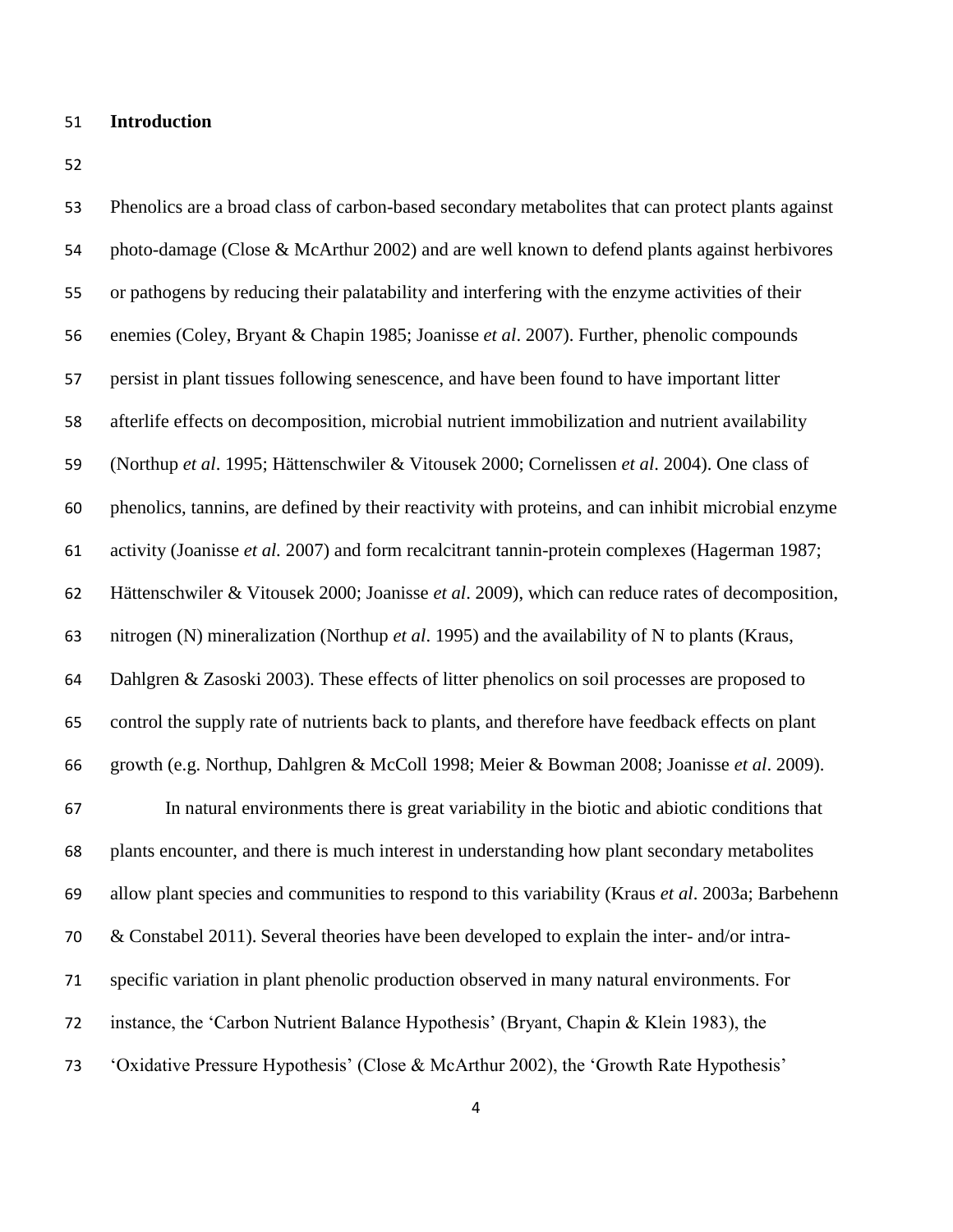(Coley *et al*. 1985), and the 'Protein Competition Model' (Jones & Hartley 1999) all predict that either increasing stress or decreasing nutrient availability should result in higher production of phenolic compounds. However, the generality of these theories and their applicability to contrasting environments have been strongly debated (Hamilton *et al*. 2001; Koricheva 2002; Lerdau & Coley 2002; Stamp 2003). Further, some resource competition theories propose that, as nutrient availability and plant productivity decline, competition for soil resources should become 80 relatively more important than competition for light (Tilman 1985; Huston & DeAngelis 1994). Since green leaf traits are usually strongly related to litter traits (Cornwell *et al*. 2008; Fortunel *et al*. 2009) including chemical traits such as phenolics (Pastor & Naiman 1992; Schweitzer *et al*. 2004, Hättenschwiler, Hagerman & Vitousek 2003), it has been hypothesized that low litter quality and decomposability (Berendse 1994) and a high content of some phenolics (particularly tannins) in litter provides an adaptive advantage for plants in low resource environments through the afterlife effect of those litters on soil fertility (Hättenschwiler & Vitousek 2000; Hättenschwiler *et al*. 2003; Joanisse *et al*. 2009). In support of this, recent studies suggest that the creation of protein-tannin complexes by certain plant species, notably ericaceous shrubs, allows them to exclude competing species, because their ericoid mycorrhizal associates can preferentially access this tannin-complexed organic N (Joanisse *et al*. 2009; Wurzburger & Henrick 2009).

 While several studies have investigated potential afterlife effects of phenolics in litter at either the inter- or intraspecific-level along natural abiotic gradients in forested ecosystems (Northup *et al*. 1995; Hättenschwiler *et al*. 2003; Schweitzer *et al*. 2008; Gundale *et al*. 2010), fewer have been conducted in other major types of ecosystems, such as subarctic or tundra ecosystems. In the present study we use an elevational gradient in Swedish subarctic tundra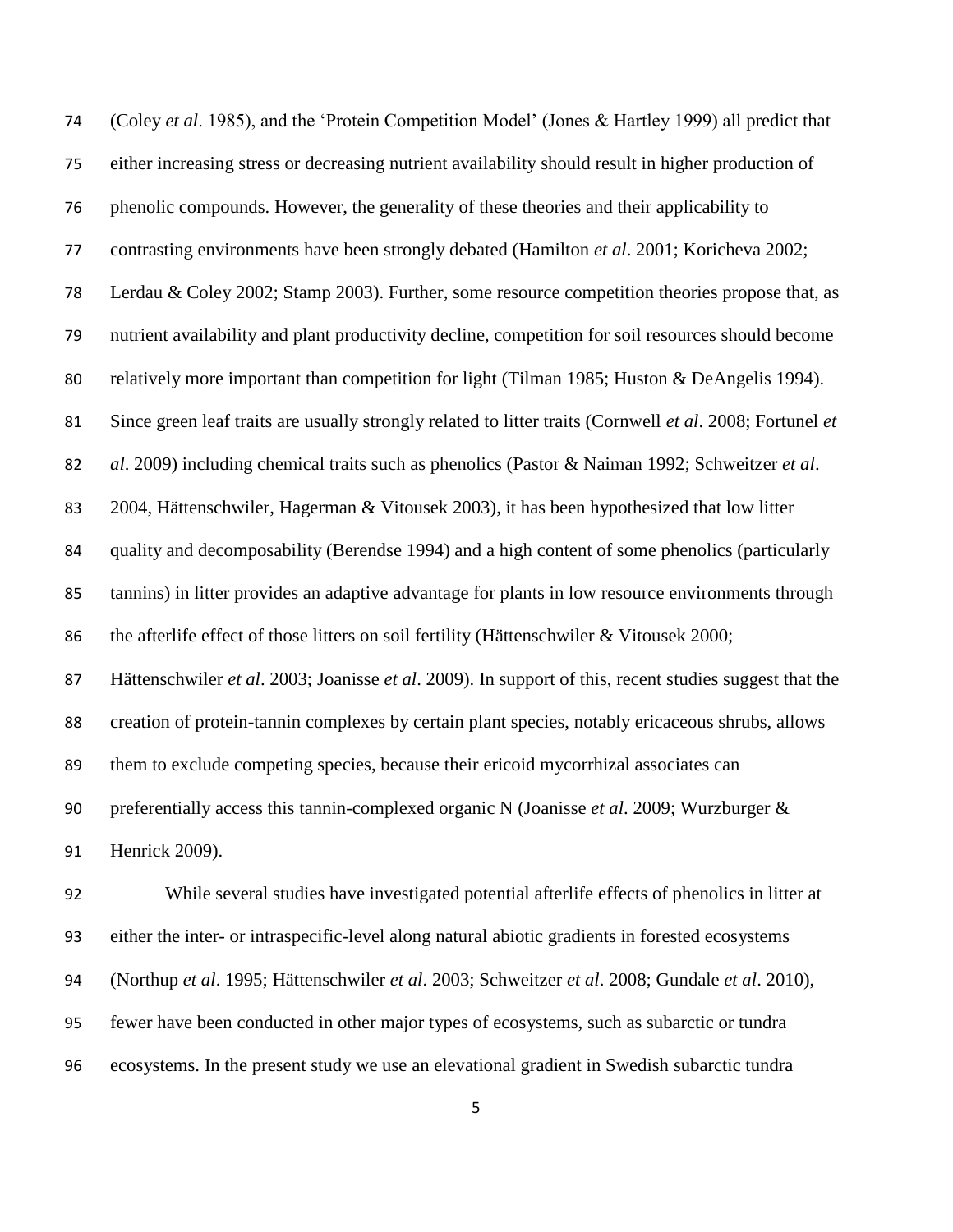(Sundqvist *et al*. 2011a, Sundqvist, Giesler & Wardle 2011) to explore whether inter- and intraspecific variation in litter phenolic properties is consistent with several theories predicting how plant phenolic levels and plant-soil feedback effects change across abiotic gradients. Elevational gradients serve as powerful tools for testing how ecological properties and processes respond to changes in temperature, especially when other extrinsic factors are relatively constant (Fukami & Wardle 2005; Körner 2007). As elevation (and thus temperature) has important effects on the soil microbial community, nutrient cycling and nutrient supply rates from the soil (Ruess *et al*. 1999; Sundqvist *et al*. 2011a), they also provide the opportunity for investigating plant litter phenolics in response to these factors.

 The Swedish subarctic tundra contains large gradients of elevation across which two functionally contrasting vegetation types co-occur, heath (dominated by dwarf shrubs) and meadow (dominated by herbaceous plants), which are likely to differ greatly in terms of their litter phenolics as well as in the afterlife effects of these compounds. The heath is characterized by lower pH and soil N availability (Björk *et al*. 2007; Eskelinen, Stark & Männistö 2009), and higher soil P availability, than the meadow (Giesler *et al*. 2011; Sundqvist *et al*. 2011a). Previous work on this gradient has shown that for both vegetation types, increasing elevation is associated with an increase in foliar and leaf litter N:P ratios both within and across species, as well as at the whole-community level (see Fig. 1., Table S1 in Supporting Information; Sundqvist *et al*. 2011b). This work has also revealed that other leaf traits sometimes also shift with increasing elevation from those associated with high growth rates and a nutrient acquisitive strategy, toward those associated with slow growth and a nutrient conservative strategy. Further, most leaf and litter traits, and litter decomposability, show a greater responsiveness to elevation for the meadow vegetation (Fig. 1, Table S1; see also Sundqvist *et al*. 2011b) which also has a greater turnover of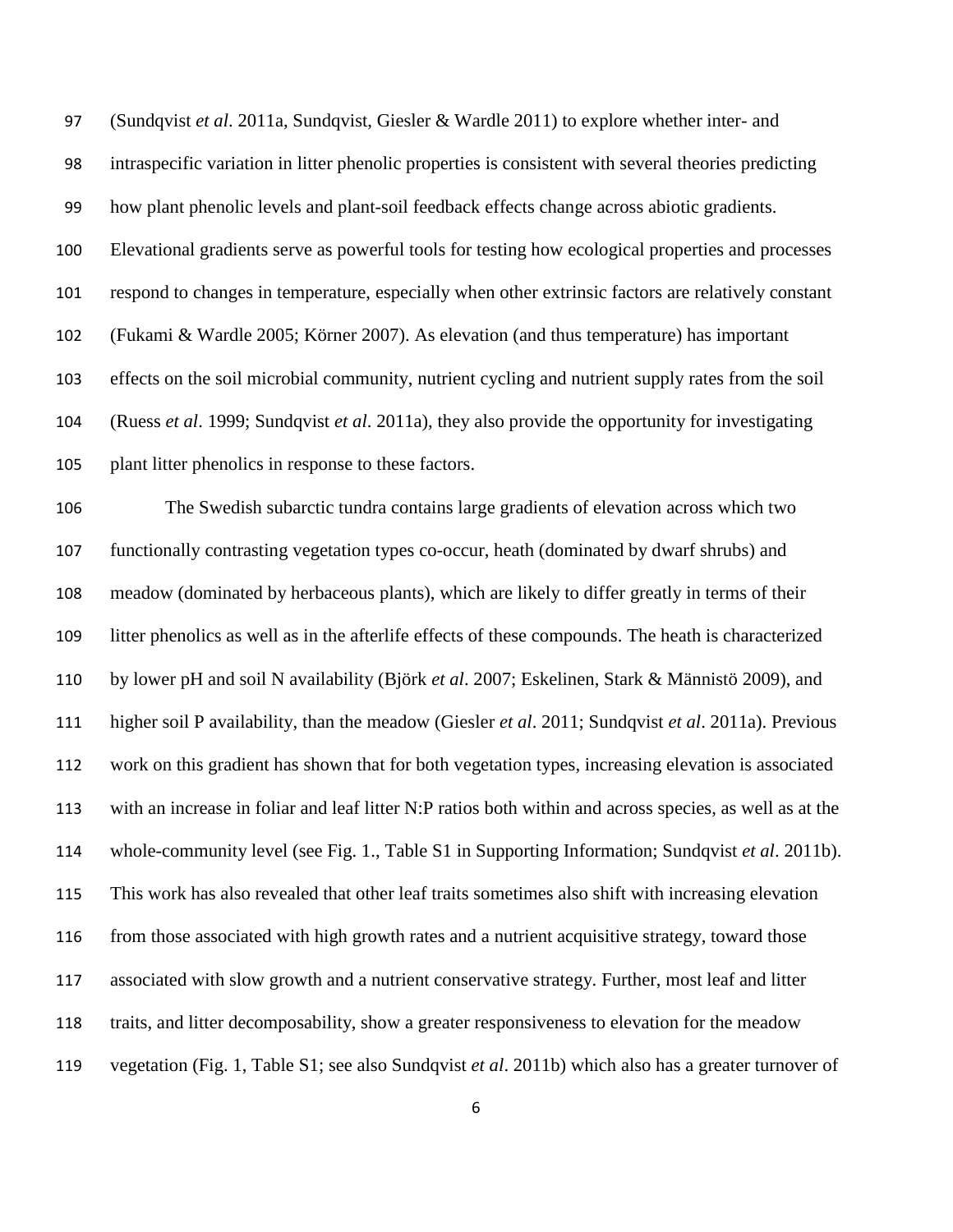species with increasing elevation relative to the heath (Sundqvist *et al*. 2011a). With regard to soil properties, available N and P concentrations decline, and fungal:bacterial ratios increase with elevation for the heath, while these properties vary greatly but idiosyncratically with elevation for the meadow (Sundqvist *et al*. 2011a). Therefore, this system enables determination of how litter phenolic properties for a range of species occurring in functionally contrasting vegetation types respond to the same elevational gradient.

 In this study system we tested the following four hypotheses: 1) For those species spanning a significant portion of the elevational gradient, we hypothesized that an increase in elevation (and thus a decline in temperature and soil fertility) would be associated with an increase in plant litter concentrations of total phenolics and total tannins, and would exhibit a greater capacity to complex proteins; 2) At the across-species level, we hypothesized that species that dominate at higher elevations will produce litter with higher concentrations of phenolics and total tannins, and exhibit a greater capacity to complex proteins compared to those species that dominate at lower elevations; 3) We hypothesized that the community weighted average concentrations of total phenolics and tannins of the local community (i.e. at the plot-level) would be higher in the infertile heath vegetation than in the meadow vegetation; and 4) We hypothesized that these plot-level measures of phenolic properties would be more responsive to elevation for the meadow than the heath. This prediction is consistent with the greater rate of species turnover with increasing elevation previously shown for the meadow relative to the heath (Sundqvist *et al*. 2011a).

**Methods**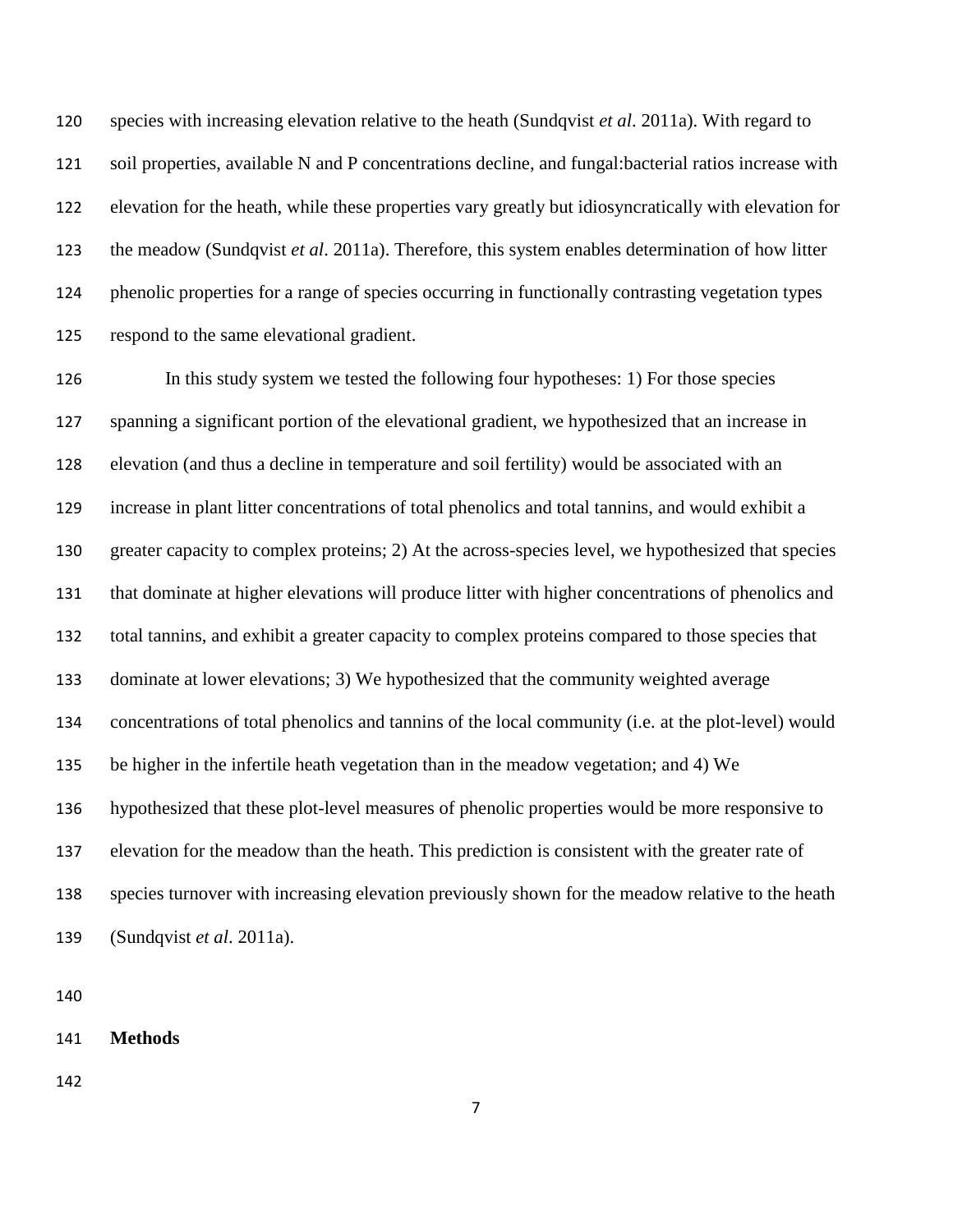This study was performed on the north-east facing slope of Mt Suorooaivi (1193 m), located approximately 20 km south-east of Abisko, Sweden (68°21'N, 18°49'E). The bedrock consists of salic igneous rocks and quartic and phyllitic hard schists. Measurements of air temperature by data-loggers have confirmed that air temperature decreases with elevation across this gradient (Sundqvist *et al*. 2011a, Fig. S1 in Supporting Information). Two types of vegetation, heath and meadow, grow in a mosaic on the slope, with meadow commonly found in shallow depressions. The heath is characterized by ericaceous dwarf-shrubs such as *Vaccinium vitis-idaea, Empetrum hermaphroditum,* and *Betula nana*. Meadow vegetation is characterized by graminoids such as *Deschampsia flexuosa* and *Anthoxanthum odoratum*, sedges such as *Carex bigelowii* and herbs such as *Trollius europaeus* and *Solidago virgaurea*. The mean soil humus depth across the study 155 system (mean  $\pm$  SE) is 6.0 ( $\pm$  0.3) cm and 2.7 ( $\pm$  0.4) cm for heath and meadow respectively (data 156 derived from Sundqvist *et al.* 2011a). For the heath, the maximum soil humus depth is 7.3 ( $\pm$  0.4) 157 cm, and the minimum is 4.6  $(\pm 0.4)$  cm, found at the highest and the lowest elevation, 158 respectively. For meadow, the maximum soil humus depth is 6.8 ( $\pm$  1.2) cm, and the minimum 159 humus depth is  $1.2 \pm 0.1$  cm, found at the lowest and highest elevation, respectively. Previous work along this study site has revealed that increasing elevation is associated with an increase in foliar and leaf litter N:P ratios, but that this increase is greater for the meadow than for the heath (Sundqvist *et al*. 2011b). It has also been shown in this system that available soil N and P decline with elevation for the heath and vary greatly but idiosyncratically for the meadow (Sundqvist *et al*. 2011a). For more details on the study system see Sundqvist *et al*. (2011a,b), Fig. 1 and Table S1.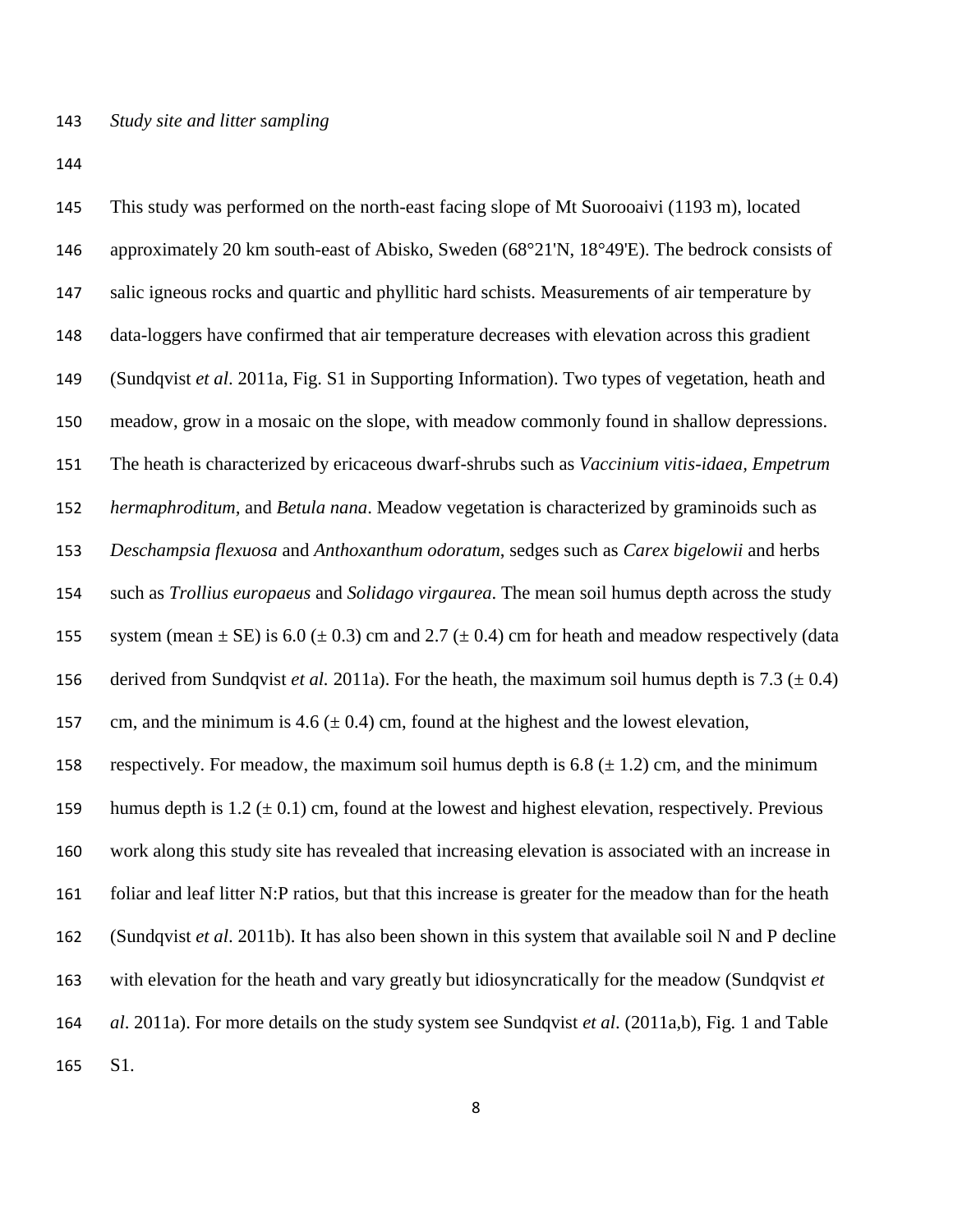In September 2007 four replicate plots (each 10 x 10 m) were located in each of the vegetation types, at every 100 m along an elevational gradient ranging from 500 to 1000 m, yielding a total of 48 plots. The plots, centred on smaller (2 m x 2 m) plots, used in a previous study across this gradient (Sundqvist *et al*. 2011a). To ensure that pseudoreplication was minimized within each elevation, the mean distance of each plot to the next nearest plot was approximately 15 m (with the mean distance between the two most distance plots being approximately 100 m). Because of the high spatial heterogeneity over short distances (i.e., in the order of a few meters) in microtopography, hydrology and soil fertility in these communities (Björk *et al.* 2007), it is expected that the 15 m distance among plots is sufficient to ensure adequate independence among them. The plots at 500 m are situated in open birch forest, plots at 600 m are located immediately above the forest line, and plots at 700-1000 m sites are situated above the treeline.

 In order to explore the effect of elevation (i.e. decline in temperature and soil fertility) on leaf litter phenolic properties, senesced fresh leaf litter was hand-collected from three to four plant species in each plot between 6 and 17 September 2008. This yielded a total of 13 plant species; eight species were collected in meadow vegetation (*Bartsia alpina*, *Carex aquatilis* ssp*. stans*, *Carex saxatilis, Geranium sylvaticum, Sibbaldia procumbens*, *S. virgaurea*, *Salix polaris* and *T. europaeus*), three species were collected in heath vegetation (*E. hermaphroditum*, *B. nana*, *V. vitis-idaea*), and two species were collected in both heath and meadow (*C. bigelowii, B. pubescens* ssp*. czerepanovii*). These species were selected to ensure that we included species that are common on a portion of the gradient, as well as those species that occurred across most or the entire gradient, which allows us to effectively explore variation both across and within species across the gradient (Wardle *et al.* 2009, Sundqvist *et al.* 2011b). For each species, a quantity of at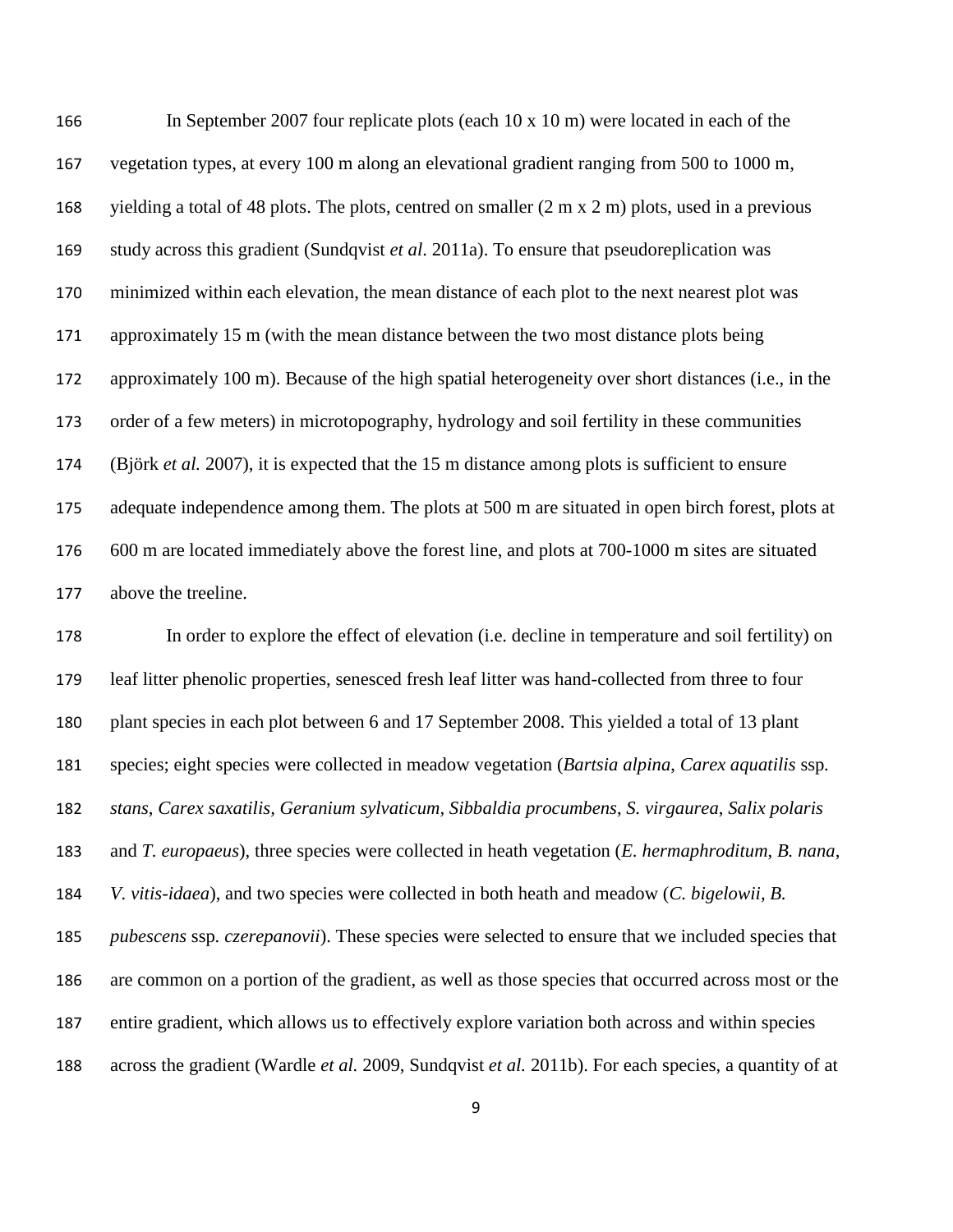least 1 g of senesced leaves still attached to the stem, representing a minimum of 30 individual 190 leaves, were collected from each plot and all materials were air dried  $(>22^{\circ}C)$  after collection. Green leaf traits are often strongly related to litter quality (Cornwell *et al*. 2008; Fortunel *et al*. 2009), including phenolic content (Pastor & Naiman 1992; Schweitzer *et al*. 2004). Our approach thus provides a relative comparison of phenolic properties and their potential litter afterlife effects, among and within species, across our study system. For details on species functional groups and at which elevations each species was collected, see Table S2 in Supporting Information.

*Laboratory analysis*

 For each litter sample, litter extracts were created by extracting 0.3 g of ground litter (ball mill, Retsch, MM 301) in 100 mL of deionized water (DI) and left to shake for 24 hours, after which samples were filtered through coarse filters, followed by 0.2 µm disposable filters under vacuum (Garnett *et al*. 2004; Joanisse, Bradley & Preston 2008). We extracted with deionized water because water soluble phenolics represent the most biologically active fraction of the total pool of phenolics, and previous work using many of the same species has shown that phenolic concentrations in water extracts are strongly correlated with phenolic concentrations in organic solvent extracts (Gundale *et al*. 2010). The Prussian blue technique (Stern *et al*. 1996) and acid-208 butanol method (Porter, Hrstich & Chan 1986) were used to measure total extractable phenolics 209 and total amount of condensed tannins within these extracts, using catechin  $(+/-)$  and procyanidin B2 (Sigma-Aldrich) as standards, respectively. The total concentrations of phenolics and tannins are reported on a per gram of litter dry weight basis.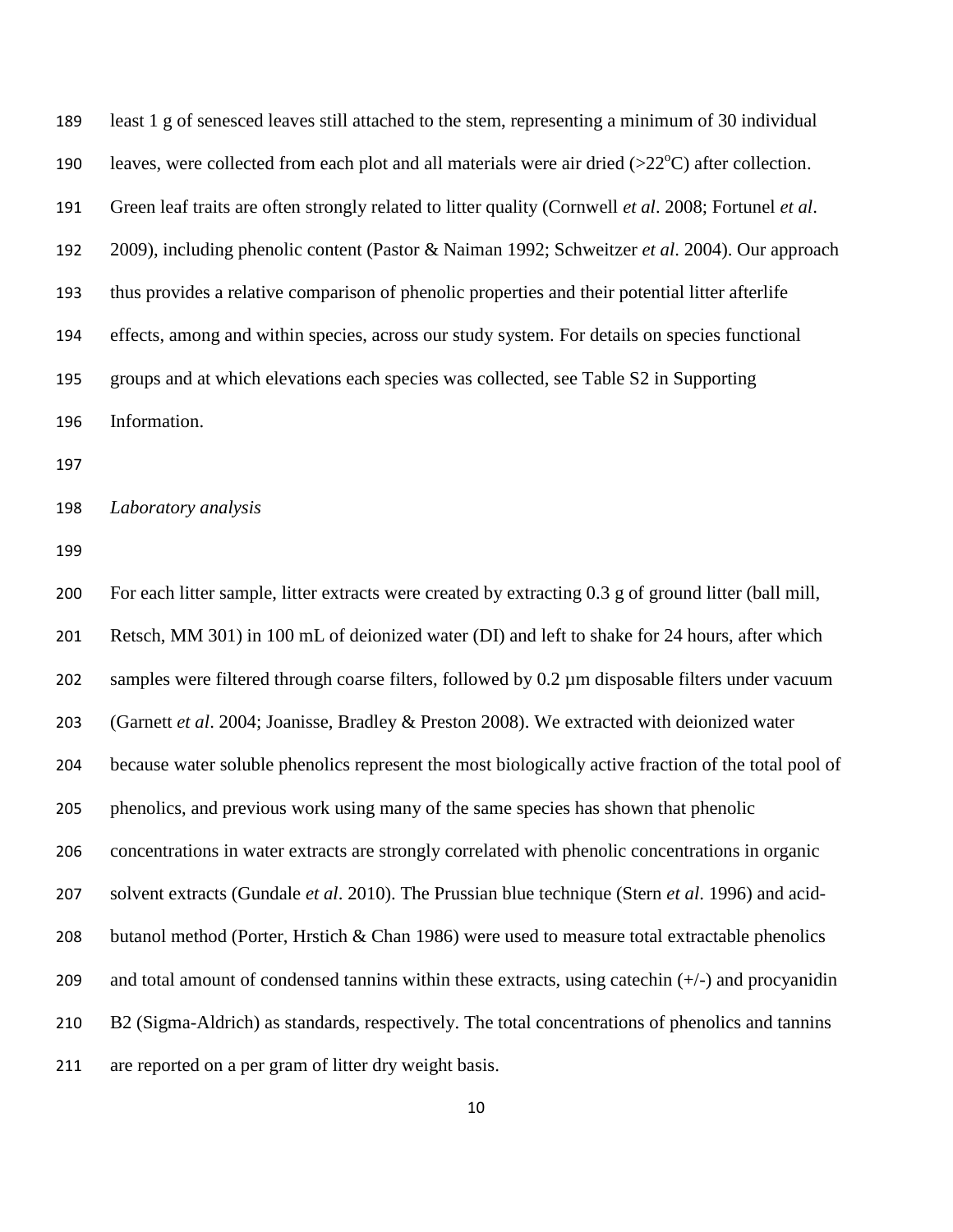| 212 | The protein complexation capacity (PCC) of each litter extract was quantified using the             |
|-----|-----------------------------------------------------------------------------------------------------|
| 213 | method described by Gundale et al. (2010), whereby an external protein (Bovine Serum                |
| 214 | Albimun; BSA) is added to each litter extract and the quantity of precipitated protein is           |
| 215 | measured. The PCC is reported on a per gram of litter dry weight basis. Further details of the      |
| 216 | method are given by Gundale <i>et al.</i> (2010). This PCC method provides an estimate of protein   |
| 217 | complexation by all tanning present in the extract, including condensed tanning and the less easily |
| 218 | quantifiable hydrolizable fraction. Therefore, for each sample we used the data for total PCC and   |
| 219 | total phenolics to estimate the amount of protein complexed per unit of total phenol.               |

*Statistical analysis*

 To determine whether each phenolic response variable (i.e. total phenolics, tannins, PCC, and PCC per unit phenol) within individual species responded to the elevational gradient, we used one-way ANOVA for each of five species that occurred on at least four of the six elevation sites within the gradient, i.e., *B. nana*, *E. hermaphroditum*, *V. vitis-idaea*, *B. alpina* and *T. europaeus* (Table S2). Whenever significant effects of elevation were found within species, differences among means were explored using Tukey's honestly significant difference (h.s.d.) at *p =* 0.05. To analyse variation in each phenolic response variable at the across-species level, we calculated the mean value of each response variable for each species across all elevations, and the mean elevation at which each species occurred. We recognize that some species may potentially occur above the highest elevation or below the lowest elevation used in our study, but emphasize that these mean elevation values for each species are intended only for comparative purposes, i.e., comparison among species within the range of elevations that we considered. We then used linear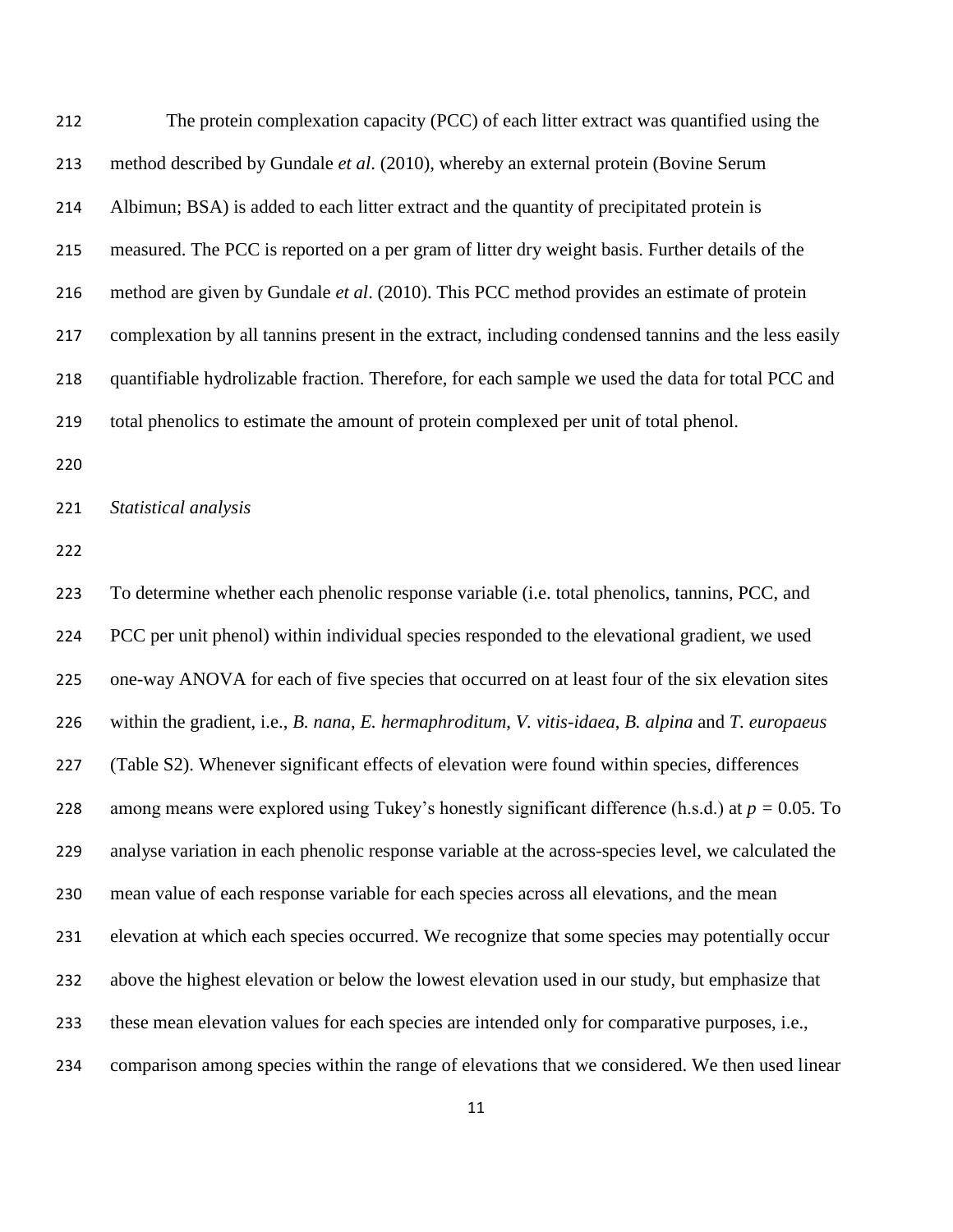regression on these calculated mean values to test for the relationship of each response variable with elevation across this elevational range, with each species serving as an independent data point, as described by Wardle *et al*. (2009) and Sundqvist *et al*. (2011b). To assess the effect of vegetation type and elevation on each response variable at the community-level, we used a community weighted average approach (Garnier *et al*. 2007). All species within a given plot were weighted according to their relative abundance in that plot, based on previously published species abundance data (Sundqvist *et al*. 2011a), yielding a single mean value of each variable for each plot (Garnier *et al*. 2007; Fortunel *et al*. 2009). For each variable, the weighted average value for each plot was calculated by the following equation according to Garnier *et al*. (2007):

$$
\text{variable}_{aggr} = \sum_{i=1}^{n} p_i \times \text{variable}_{i}
$$

 where variable*aggr* is the aggregated value of that variable for all species collected in that plot, *p<sup>i</sup>* is the cover of species *i* as a proportion of the total cover for all species collected in that plot, and variable*<sup>i</sup>* is the value for that variable for species *i*. For each plot and for each variable we also calculated the average of all species for each plot without weighting for relative abundance, as used by Wardle et al. (2009) and Mason et al. (2012), to determine a plot average value. We used two-way ANOVA to test for the effects of vegetation type and elevation (and their interaction) on variable*aggr* (i.e. the plot weighted average values) and the plot average value for each response 252 variable. When ANOVA yielded significant treatment effects of elevation, differences among means were further analysed using Tukey's h.s.d. at *p* = 0.05. Using the plot average values and variable*aggr* yielded similar results and we therefore report our results for variable*aggr*. For all data analysis, all data variables were log-transformed when required, to comply with the assumptions of parametric tests. All statistical analyses were performed using SPSS (PASW statistics 18.0).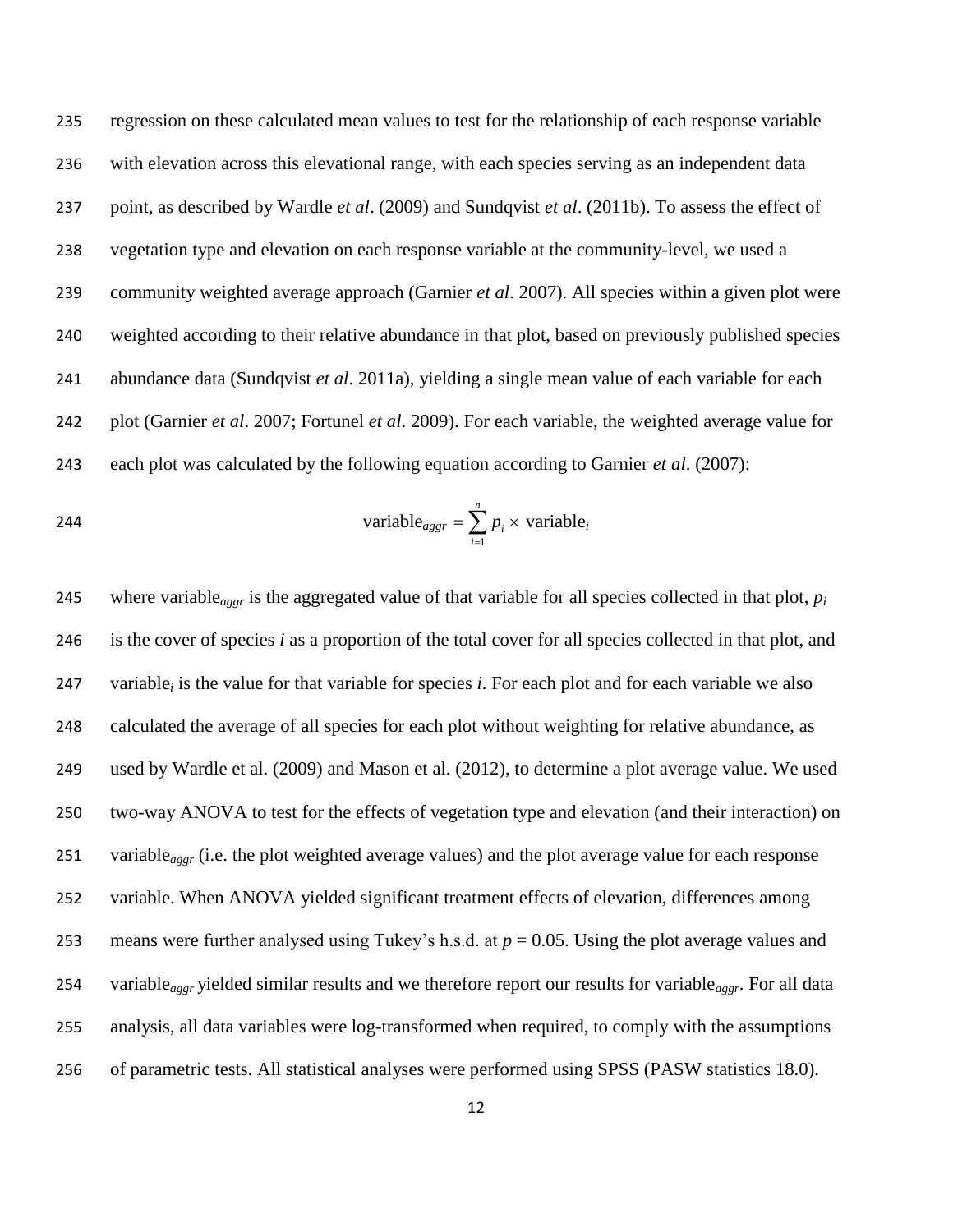### **Results**

- *Effect of elevation within- and across species*
- 

 At the within-species level, elevation (and thus declining temperature and soil fertility) had significant effect on total phenolic content for three of the five species we studied, i.e., two from the heath (*E. hermaphroditum*, *V. vitis-idaea*) and one from the meadow (*T. europaeus*) (Fig. 2a). Total phenolic content for *E. hermaphroditum* was highest at the 600 m elevation and lowest at 900 m, while that for *V. vitis-idaea* was lowest at the 500 m elevation and greatest at the three highest elevations. For *T. europaeus,* the total phenolic content was highest at 600 m and lowest at intermediate elevations. Further, elevation also had a significant effect on the total tannin content, the PCC and the PCC to phenol ratio for *E. hermaphroditum* and *V. vitis-idaea* (Fig. 2b- d). For *E. hermaphroditum*, total tannin content and PCC was significantly higher at the lowest elevation than at the third and second highest elevations, respectively, while the amount of protein complexed per unit phenol was significantly higher at the lowest elevation than at the intermediate and highest elevations. For *V. vitis-idaea*, the total tannin content was highest at 900 m and lowest at 500 and 700 m, and the PCC and the amount of protein complexed per unit phenol were both highest at the lowest elevation (Fig. 2d). No response variables for the other two species (*B. nana* and *B. alpina*) showed any relationship with elevation (Fig. 2).

 At the across-species level (when each species for each vegetation type was represented as a single data point) there was a significant negative relationship between total phenolics and elevation across the elevational range that we considered, while PCC was marginally non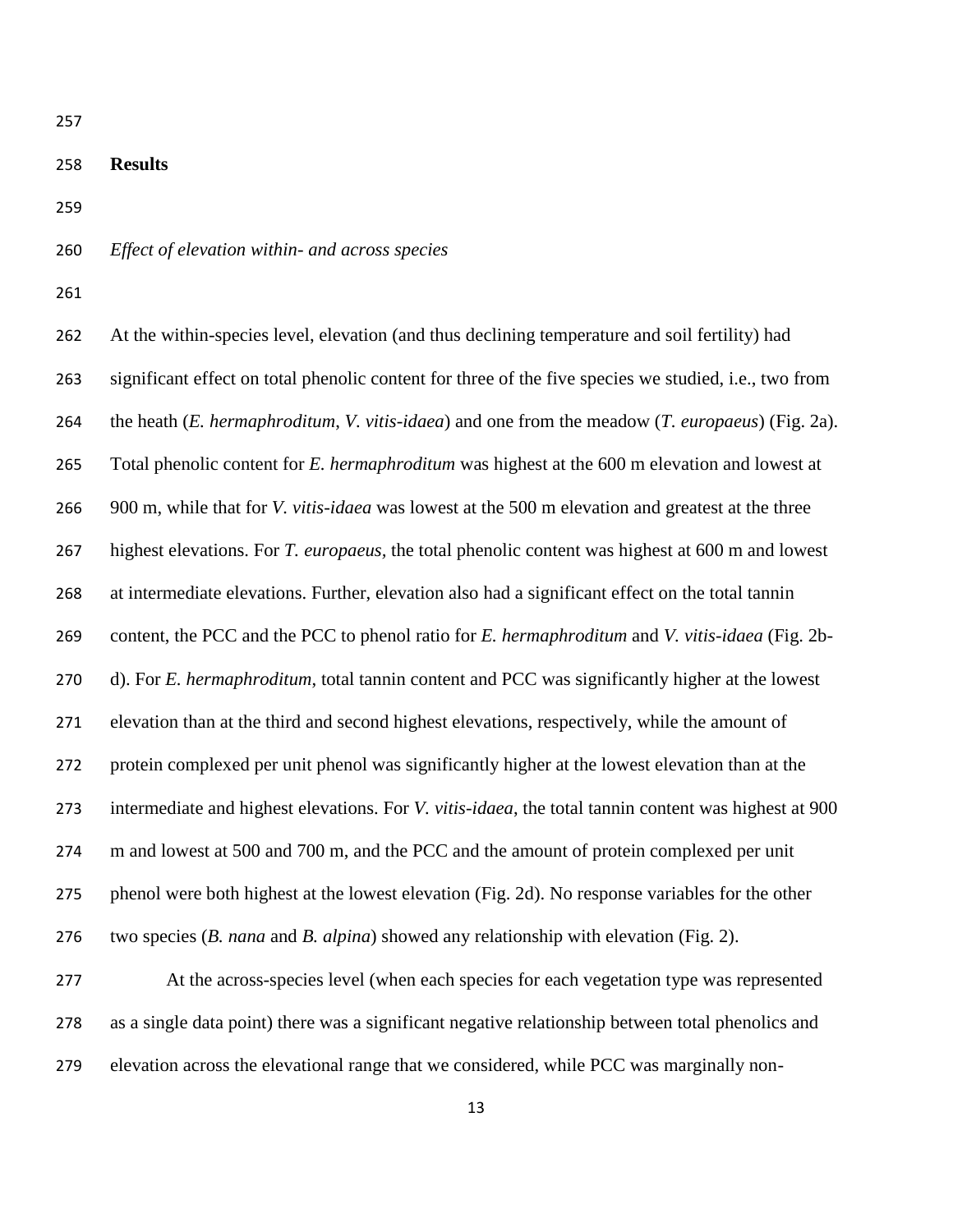280 significantly negatively related to elevation at  $p = 0.05$  (Fig. 3). Total tannins and the PCC to 281 phenol ratio had no relationship with elevation ( $R^2 = 0.011$ ,  $p = 0.711$ ; and  $R^2 = 0.002$ ,  $p = 0.871$ ; respectively).

*Effect of vegetation type and elevation at the whole plot level*

 When community weighted measures were used to assess each response variable at the whole plot level, there was a significant main effect of vegetation type on the total tannin content in leaf litter and the amount of protein complexed per unit phenol in leaf litter (Table 1). Overall the total tannin content was significantly higher for the heath than for the meadow while the meadow had a higher amount of protein complexed per unit phenol than did the heath (Fig. 4b,d). Further, there was a significant main effect of elevation and interactive effect of elevation and vegetation on all four variables measured (Table 1). For the heath, the total phenolic concentration was significantly higher at 800 m than at 900 m and no other elevations differed significantly from each other. For the meadow, the phenolic concentration was significantly higher at 500 m and 700 m than at the three highest elevations (Fig. 4a). Elevation had no effect on total tannin content for the heath but for the meadow tannins were significantly higher at the highest elevation compared to 600 m and 700-800 m elevations (Fig. 4b). The PCC was significantly higher at the lowest elevation relative to all other elevations for the heath, and relative to all elevations except at 600 m for the meadow (Fig. 4c). Further, the amount of protein complexed per unit phenol was significantly higher at the lowest elevation relative to all other elevations for the heath, and relative to the 700 m and 900 m elevations for the meadow (Fig. 4d).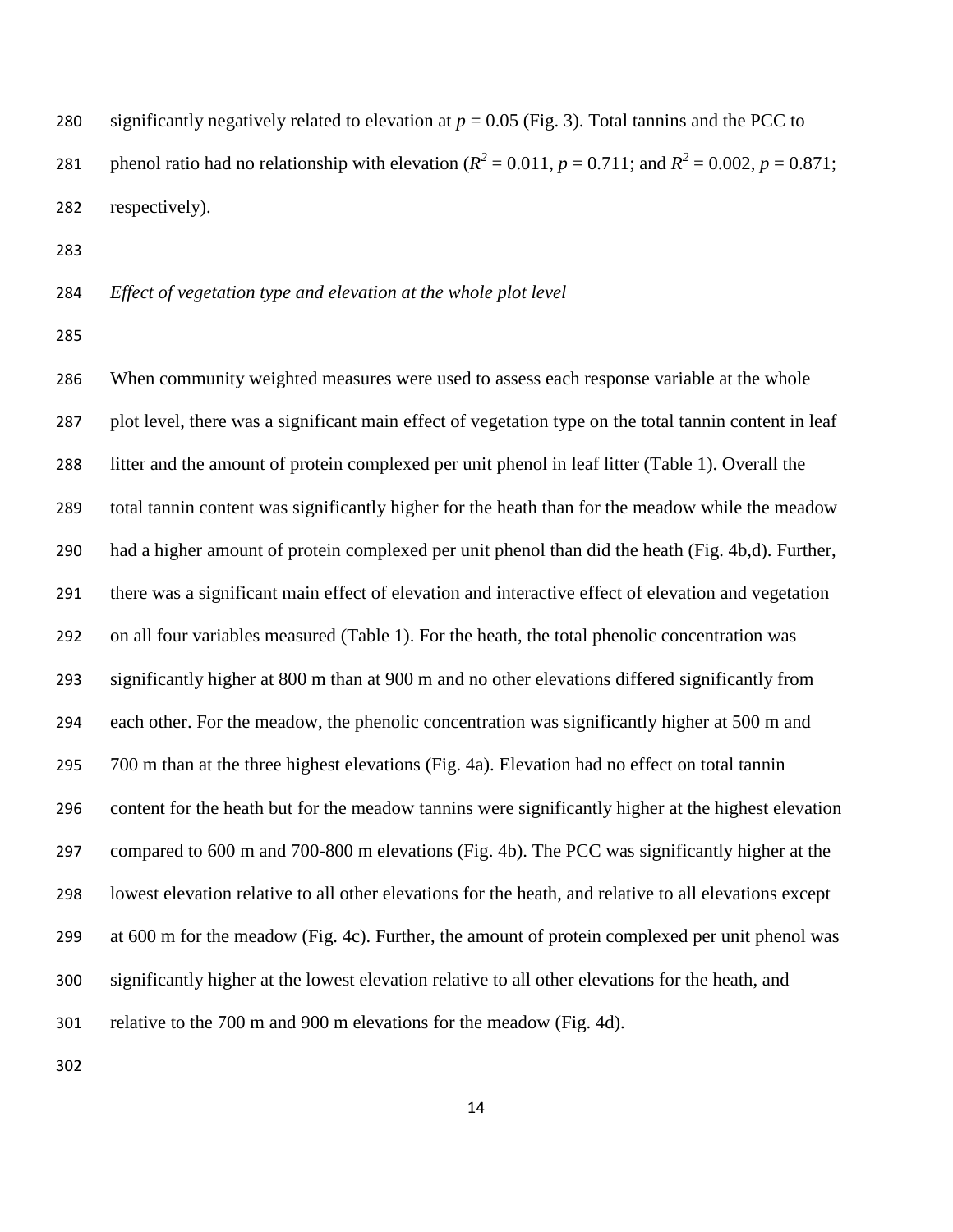- **Discussion**
- 

# *Within- and across species variation in litter phenolic properties*

| 307 | Increasing environmental stress and low nutrient availability are proposed to be primary factors       |
|-----|--------------------------------------------------------------------------------------------------------|
| 308 | controlling inter- and intra-specific variation in plant phenolic levels (Bryant et al. 1983; Coley et |
| 309 | al. 1985), and in influencing plant-soil feedbacks that result from plant litter entering the soil     |
| 310 | environment (Hättenschwiler & Vitousek 2000; Joanisse et al. 2009). Therefore, we hypothesized         |
| 311 | that an increase in elevation, and thus in environmental stress and nutrient limitation, would lead    |
| 312 | to increases in total phenolic and tannin concentrations and protein complexation capacity (PCC)       |
| 313 | of plant litter both within and among species. At the within-species level, only one species (V.       |
| 314 | vitis-idaea) supported this prediction by showing a higher content of total phenolics with             |
| 315 | increasing elevation and thus declining soil nutrient availability (Sundqvist et al. 2011a) and leaf   |
| 316 | nutrient concentrations (Sundqvist et al. 2011b). In contrast, the most dominant species in the        |
| 317 | heath community type, E. hermaphroditum, displayed the reverse pattern for all phenolic                |
| 318 | properties we measured, despite increasing elevation being associated with declining soil nutrient     |
| 319 | availability and leaf nutrient concentrations in E. hermaphroditum (Fig. 1; Sundqvist et al.           |
| 320 | 2011a,b). These data are not strongly supportive of theories predicting how patterns of plant          |
| 321 | phenolic content (Bryant et al. 1983; Coley et al. 1985; Close & McArthur 2002) or resultant           |
| 322 | plant-soil feedbacks (Hättenschwiler & Vitousek 2000; Joanisse et al. 2009) respond to stress          |
| 323 | across environmental gradients. Instead they show that there can be considerable differences           |
| 324 | among co-existing species in how their phenolic properties respond to gradients of abiotic stress      |
| 325 | and soil fertility (e.g. Koricheva et al. 1998; Hamilton et al. 2001; Hansen et al. 2006).             |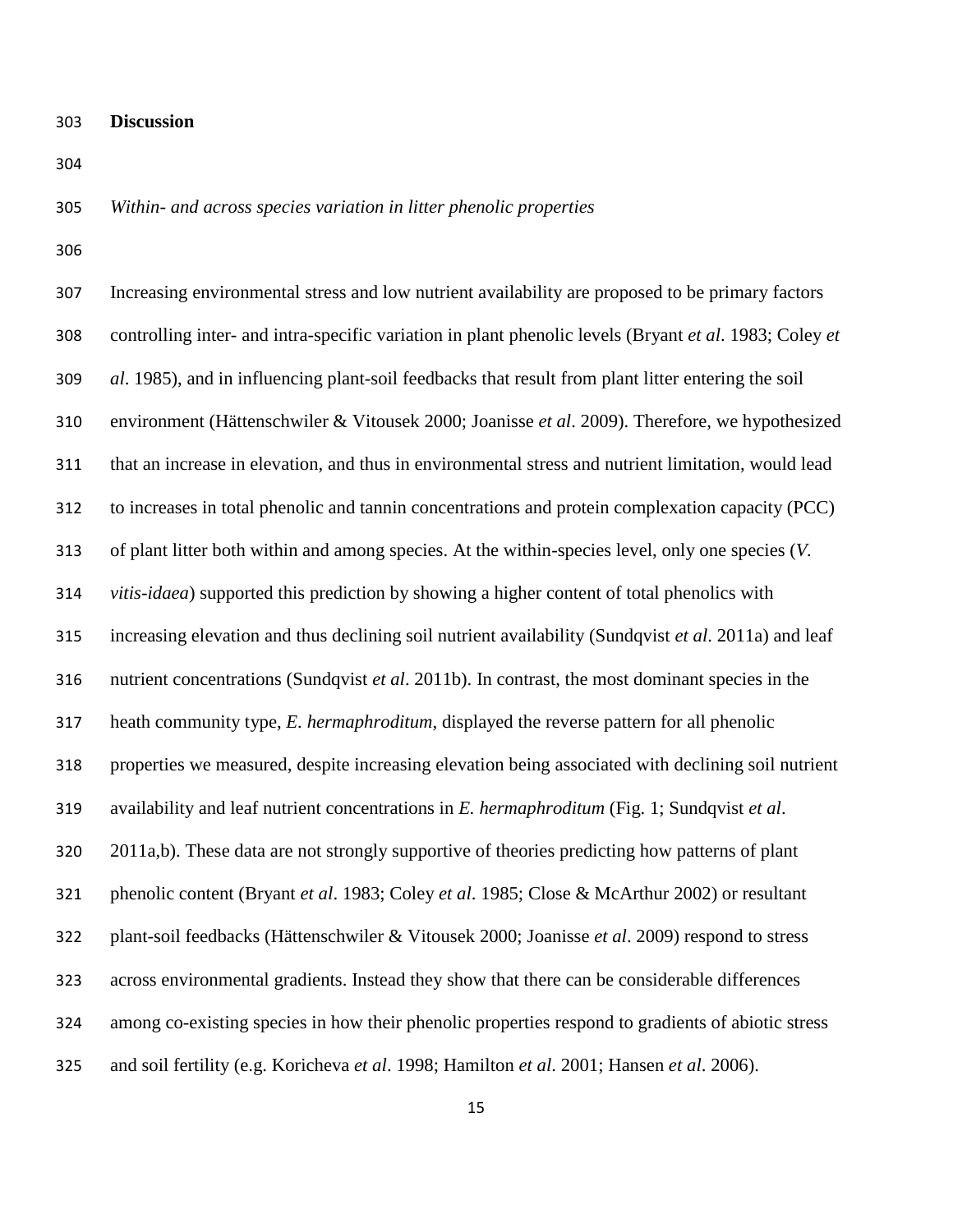It is well known that phenolics are a diverse group of compounds that can differ greatly in the strength of their effects on specific processes, such as herbivory, litter decomposition, nutrient cycling and allelopathic effects against other plants (Schimel, Cates & Ruess 1998; Meier & Bowman 2008; Barbehenn & Constabel 2011). It is also recognized that tannins exhibit great variability in their protein complexation capacity and effect on litter decomposition (Coq *et al*. 2010; Salminen & Karonen 2011; Hättenschwiler *et al*. 2011). Consistent with this, we found for *V. vitis-idaea* that although the total phenolic and tannin contents were low at the lowest elevation, both PCC and the amount of protein complexed per unit of phenol were highest at this elevation. As such, the PCC of *V. vitis-idaea* litter across our study system was greatest at the elevation at which the overall highest leaf and litter nutrient concentrations occur for this species (Sundqvist et al. 2011b). Further, we found that among our most abundant species, only 3-5 % of the dry weight of *E. hermaphroditum* litter consisted of phenolic compounds, versus 7-14 % for *V. vitis-idaea* and 7-13 % for *B. nana* (Fig. 2). Despite the lower phenolic concentrations of *E. hermaphroditum*, previous studies have shown that one of the main phenolics produced by this species is the low molecular weight phenolic compound, batatasin-III, which has been suggested to have strong negative effects on belowground processes, and allelopathic effects on other plants, even at very low concentrations (Nilsson 1994; Wardle *et al*. 1998; Tybirk *et al*. 2000; Wallstedt, Gallet & Nilsson 2005). Our results further highlight the importance of considering not only the total quantity of phenolics that a plant produces but also the properties and composition of those phenolics (Hättenschwiler *et al*. 2011) and how they may vary among species that occur on the same environmental gradient.

 In contrast to our second hypothesis, and previous findings from this system that increasing elevation is associated with a decline in SLA and leaf and litter P concentrations and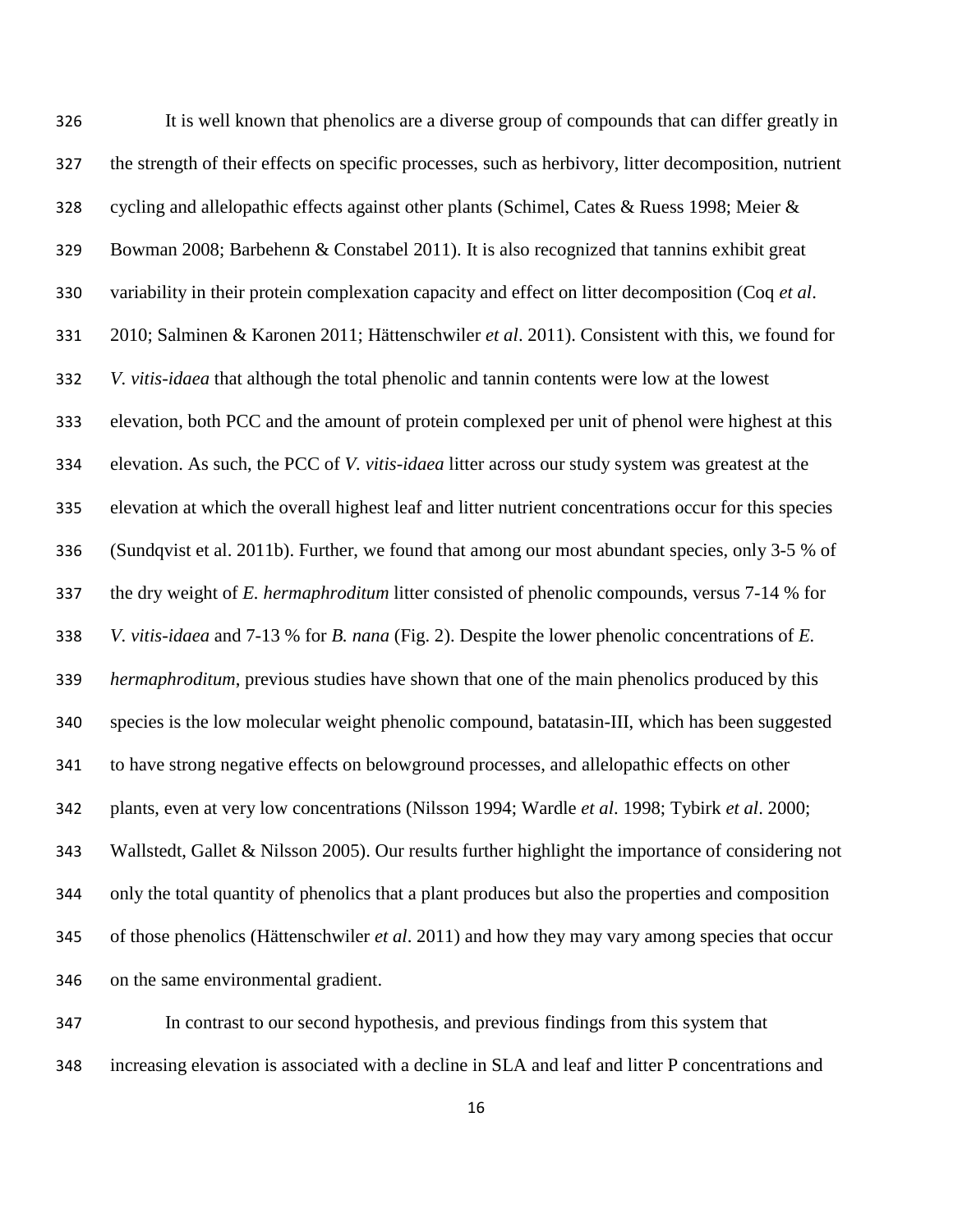an increase in N:P ratios (Sundqvist *et al*. 2011b), we found that those species that were most abundant at higher elevations generally produced litter which had the lowest concentrations of phenolics and PCC (Fig. 3). These results are further inconsistent with theories proposing a greater importance of plant phenolics in generating stronger plant-soil feedbacks in low fertility environments (Hättenschwiler & Vitousek 2000; Northup et al. 1995). They are instead consistent with studies in boreal forests showing that litter phenolics can often be higher for species that dominate on more fertile soils (Wardle *et al*. 2003; Gundale *et al*. 2010). Our results are also consistent both with studies which have found foliar phenolic content to decline with increasing elevation (Carey & Wink 1994; Wallis, Huber & Lewis 2011) and decreasing temperatures (Jonasson *et al*. 1986; Hansen *et al*. 2006). Several mechanisms have been proposed to explain such patterns (Carey & Wink 1994; Hansen *et al*. 2006; Zidorn 2010). In a subarctic tundra system, Jonasson *et al*. (1986) studied the effect of inter-annual variation in macroclimate on plant chemical properties and proposed that, within their site, increasing temperature may cause plant photosynthetic rates to increase more than plant nutrient availability. This was in turn proposed to cause a plant carbon surplus, which enables plants to allocate a greater amount of carbon to secondary chemistry production rather than to growth (Bryant *et al*. 1983). In contrast to Jonasson *et al*. (1986), in our study system both temperature and soil nutrient availability is highest at the lowest elevations for the heath (Sundqvist et al. 2011a). In addition, across all species in our study system, those that dominate at low elevations display several functional traits associated with faster growth and higher nutrient acquisition compared to those species that dominate at high elevations (Sundqvist et al. 2011b), suggesting that the mechanism proposed by Jonasson *et al.* (1986) is unlikely to explain the decline in phenolic properties with elevation we observed. Alternatively, there is increasing evidence that low temperatures at high elevations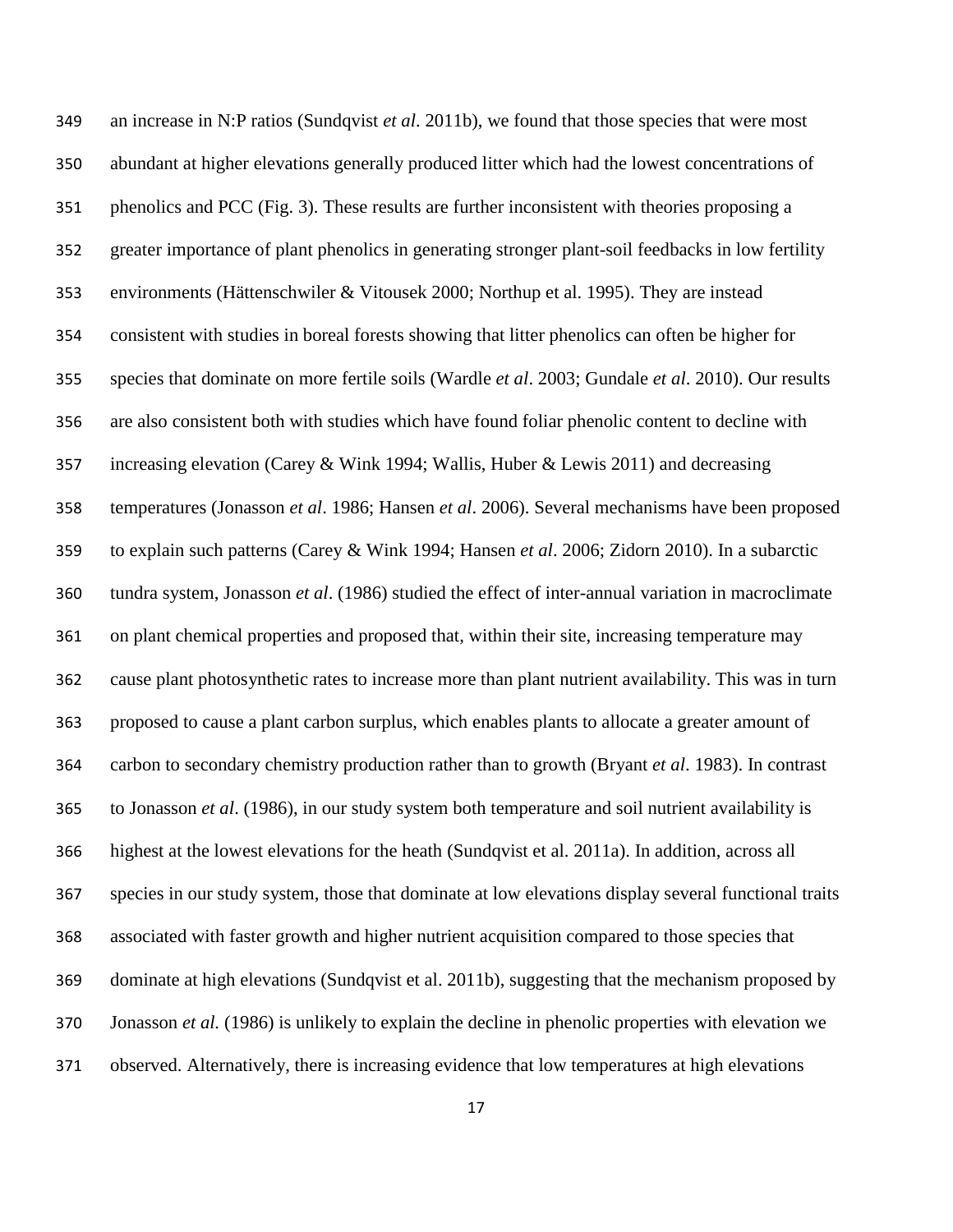372 limit plant meristematic activity and synthetic process rates rather than photosynthesis (Hoch  $\&$  Körner 2003; Shi, Körner, & Hoch 2008; Hoch & Körner 2009), potentially leading to the plant having a reduced capacity to synthesize complex molecules such as phenolics despite having an excess of C available for synthesis.

# *Variation in phenolic properties across plant community types and elevation*

 We used community abundance-weighted measures to test our third hypothesis that, at the whole plot level, leaf litter produced by heath communities (i.e. dominated by ericaceous dwarf shrubs) and occurring on nutrient poor soils should have higher amounts of phenolic compounds than meadow communities dominated by herbaceous species and occurring on more fertile soils. Consistent with this, total amounts of tannins were highest in heath plots. This result supports previous suggestions that the protein-tannin complexes in the litters produced by some ericaceous plants can be accessed via their mycorrhizal fungal associates and thus allows them to potentially exclude other, non-ericaceous species, by reducing their access to nitrogen (Joanisse *et al*. 2009; Wurzburger & Henrick 2009). However, in our study, litter phenolic concentrations and PCC did not differ between the vegetation types and, against our expectations, the meadow community produced litter which contained phenolics that had a higher total capacity to complex proteins than did the heath. Previous studies have revealed that there may be a great variability among species in terms of the different tannins they produce (e.g. Kraus *et al*. 2003b). Our results could be due to a higher concentration of hydrolyzable tannins in the meadow species (which we were unable to quantify) and are consistent with a study by Saetnan & Batzli (2009) showing that herbaceous species dominating in more fertile sites in a Norwegian alpine ecosystem produces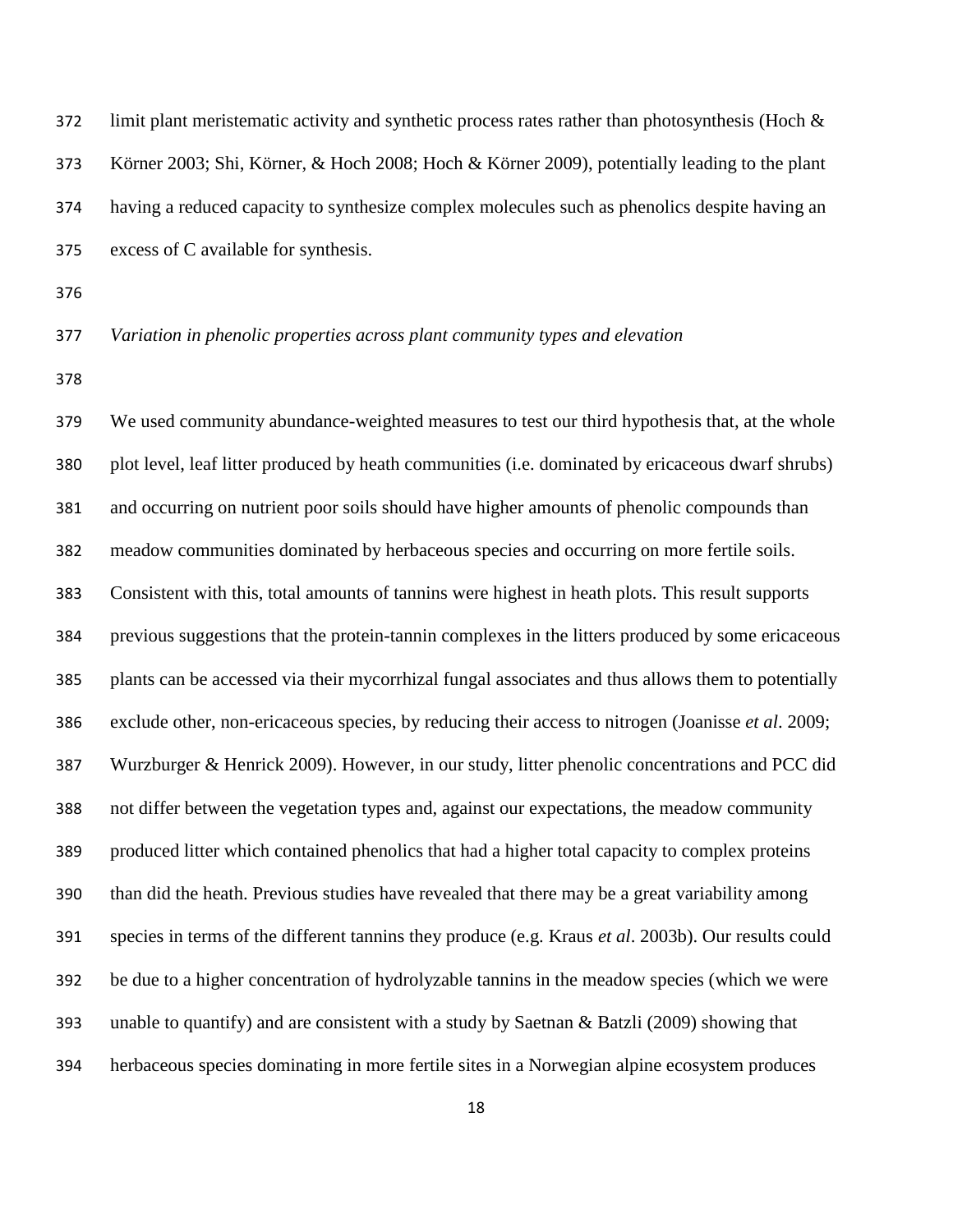395 higher levels of total phenolics (Saetnan  $\&$  Batzli 2009). Further, because species in the heath likely root and recycle nutrients from within the organic layer, while some meadow species might root and access nutrients from within the mineral soil, differences in rooting depth for heath and meadow species may also help explain these findings. In total, our results highlight that the ecological functions of specific phenolic compounds produced by different species or vegetation types (Salminen & Karonen 2011; Hättenschwiler *et al*. 2011) may be more relevant for understanding plant-soil feedbacks than total phenolic or tannin pool sizes *per se*.

 It is recognized that both within species variability and species turnover are important mechanisms by which communities respond to environmental variation (Schweitzer *et al*. 2008; Lepš *et al*. 2011) but few studies have evaluated the relative importance of these factors among different plant community types. We hypothesized that the litter phenolic properties of the meadow community would be more responsive to elevation, and associated shifts in temperature and soil fertility, than those of the heath community. This hypothesis was based on the previously documented higher rate of species turnover with increasing elevation for the meadow relative to heath (Sundqvist *et al*. 2011a) which is associated with a greater responsiveness to elevation of plant leaf and litter traits, and litter decomposability (Fig. 1.; Sundqvist *et al.* 2011b). In support of this, all phenolic properties we measured showed a stronger relationship with elevation for the meadow community than for the heath, consistent with findings that the responsiveness of community functional traits is greater across abiotic gradients which have a high degree of species turnover (Wardle *et al*. 2009). Our results for the heath also show that even when individual species are highly responsive to a gradient (Fig. 2), community-level trait responses can remain very stable as long as individual species responses offset one-another. Therefore, our data highlights that the relative importance of intra-specific variation versus species turnover in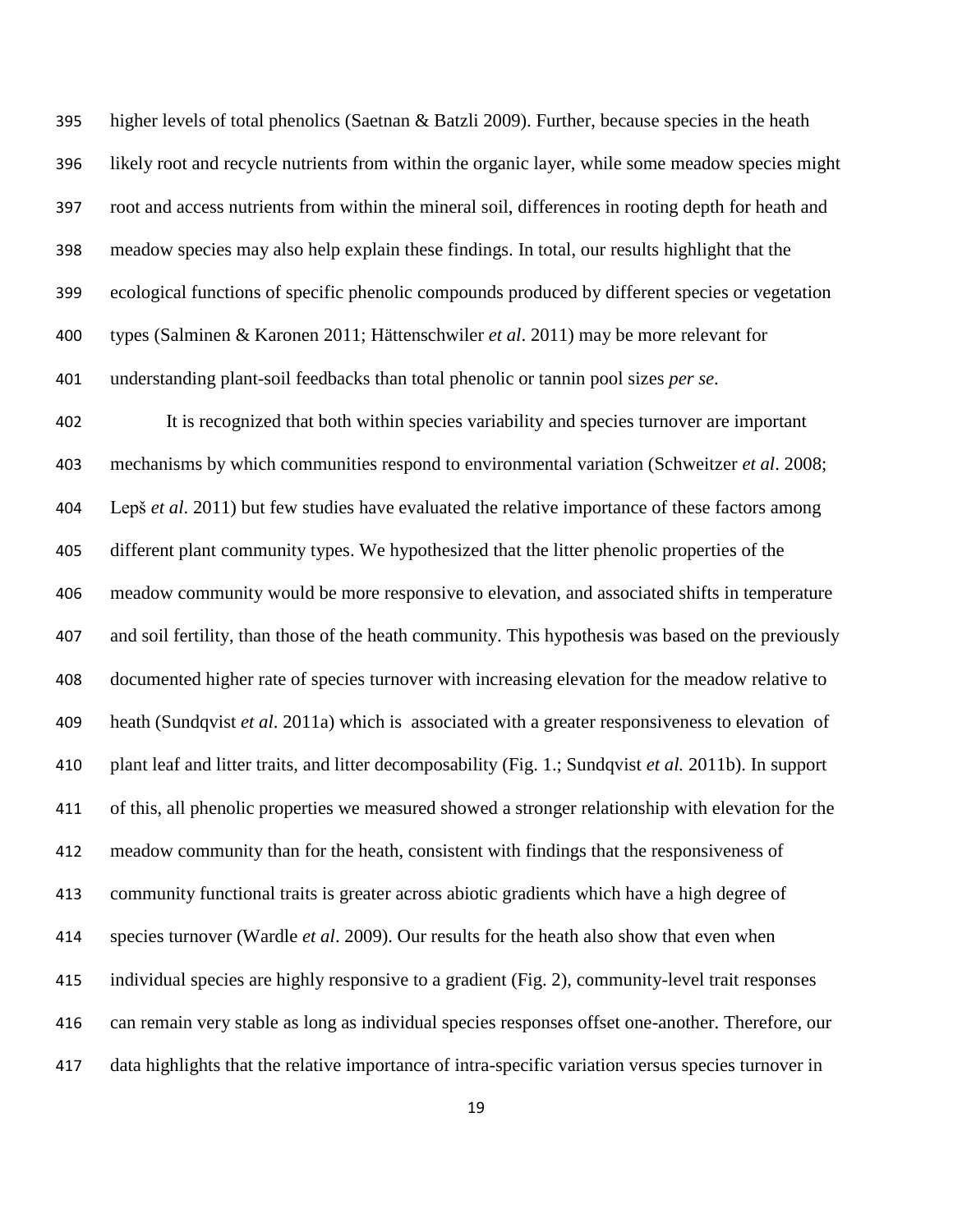determining the response of community traits to environmental gradients may differ greatly for contrasting, but co-occurring, plant community types. Shifts in community traits (i.e., litter chemical properties) in response to changes in abiotic factors can be a strong predictor of how ecosystem properties and processes (i.e. decomposition rates and nutrient availability) respond to the same abiotic factors (Suding *et al*. 2008). Our results therefore suggest that responses to elevation of ecosystem properties and processes that are driven by litter phenolics may differ considerably among plant community types.

*Conclusions*

 Our study did not provide support for our hypotheses in that we did not find increases in phenolics in plant leaf litter with increasing elevation (and thus declining temperature and nutrient availability) within species, across species, or at the whole community level. It also revealed large differences among species in how their litter phenolic properties responded to elevation, suggesting that responses of phenolics to environmental factors are highly individualistic, rather than regulated by universal mechanisms as predicted by several theories on plant phenolic allocation (e.g. Bryant *et al*. 1983; Coley *et al*. 1985). Further, and also inconsistent with such theories, total phenolics in leaf litter did not differ between the heath vegetation (dominating on nutrient poor soils) and the meadow vegetation (dominating on more fertile soils). Instead, our results highlight the importance of considering not only the total amount of phenolics in litter produced by different plant species and communities, but also the ecological functions of those phenolics (Hättenschwiler *et al*. 2011). Finally, our results showed that the responsiveness of phenolic properties to elevation was greater in meadow than in heath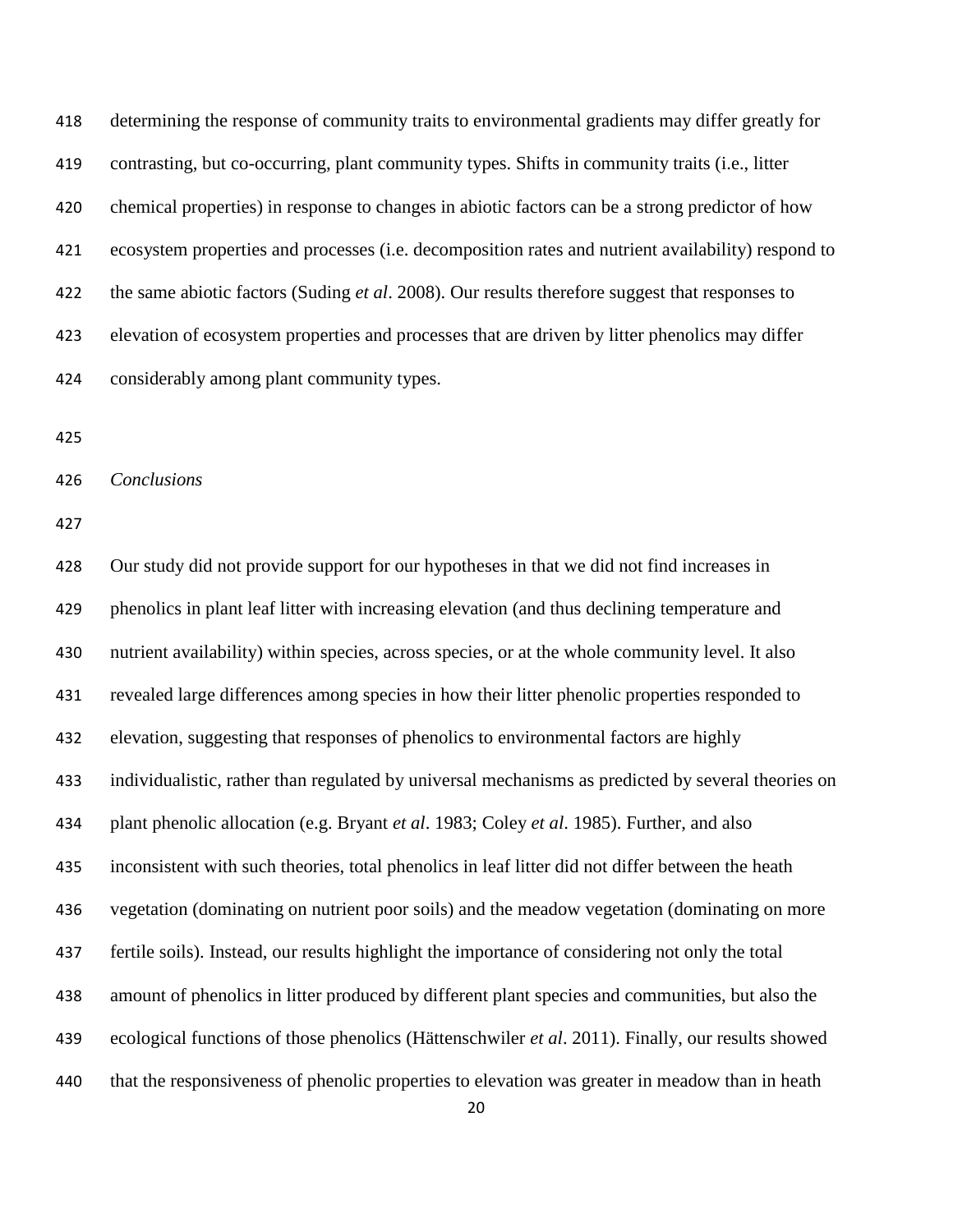vegetation, indicating that large differences can exist among contrasting plant community types in how litter chemical traits at the plant community level respond to abiotic gradients. These types of differences are in turn likely to have consequences for ecosystem properties and processes driven by litter chemical traits, such as litter decomposition, nutrient cycling, plant nutrition and plant growth (Suding *et al*. 2008). **Acknowledgements** The authors thank the staff at the Abisko Scientific Research Station (ANS), at the Climate Impacts Research Centre (CIRC), Fujio Hyodo, Daniel Metcalfe, Benjamin Jackson and Helena Gustafsson for help in the field and laboratory. We also thank Sari Stark, Johan Olofsson, Kenneth Keefover-Ring and three anonymous reviewers for helpful comments on a previous version of this manuscript. This study was funded by the Centre for Environmental Research in Umeå (CMF). 

## **References**

- Barbehenn, R.V. & Constabel, C.P. (2011) Tannins in plant-herbivore interactions.
- *Phytochemistry*, **72**, 1551-1556.
- Berendse, F. (1994) Litter decomposability a neglected component of plant fitness. *Journal of Ecology*, **82**, 187-190.
- Björk, R.G., Klemedtsson, L., Molau, U., Harndorf J., Ödman, A. & Giesler, R. (2007) Linkages
- between N turnover and plant community structure in a tundra landscape. *Plant and Soil*, **294**, 247-261.
	-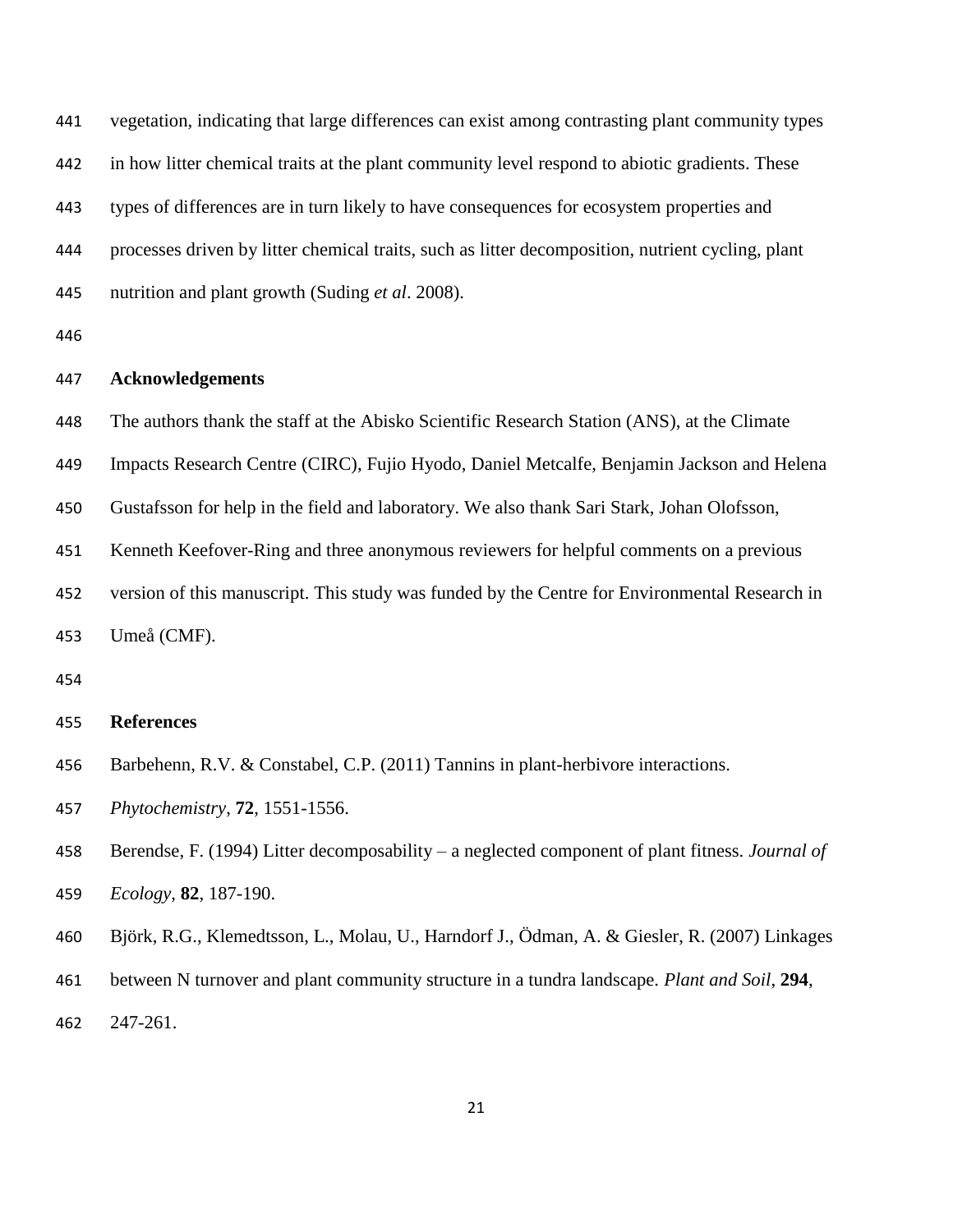- Bryant, J.P., Chapin, F.S., III & Klein, D.R. (1983) Carbon/nutrient balance of boreal plants in relation to vertebrate herbivory. *Oikos*, **40**, 357-368.
- Close, D.C. & McArthur, C. (2002) Rethinking the role of many plant phenolics protections from photodamage not herbivores? *Oikos*, **99**, 166-172.
- Coley, P.D., Bryant, J.P. & Chapin, S.F., III. (1985) Resource availability and plant antiherbivore defense. *Science*, **230,** 895-899.
- Cornelissen, J.H.C., Quested, H.M., Gwynn-Jones, D., Van Logtestijn, R.S.P., De Beus, M.A.H.,
- Kondratchuk A., Callaghan T.V. & Aerts, R. (2004) Leaf digestability and litter decomposability
- are related in a wide range of subarctic plant species and types. *Functional Ecology*, **18**, 779-786.
- Cornwell, W.K., Cornelissen, J.H.C., Amatangelo, K., Dorrepaal, E., Eviner, V.T., Godoy, O.,
- Hobbie, S.E., Hoorens, B., Kurokawa, H., Pérez-Harguindeguy, N., Quested, H.M., Santiago, L.S.,
- Wardle, D.A., Wright, I.J., Aerts, R., Allison, S.D., van Bodegom, P., Brovkin, V., Chatain, A.,
- Callaghan, T.V., Díaz, S., Garnier, E., Gurvich, D.E., Kazakou, E., Klein, J.A., Read, J., Reich, P.B.,
- Soudzilovskaia, N.A., Vaieretti, M.V., Westoby, M. (2008) Plant species traits are the predominant
- control of litter decomposition rates within biomes worldwide. *Ecology Letters* **11**, 1065–1071.
- Coq, S., Souquet, J.-M., Meudec, E., Cheynier, V. & Hättenschwiler, S. (2010) Interspecific
- variation in leaf litter tannins drives decomposition in a tropical rain forest of French Guiana.
- *Ecology*, **91**, 2080-2091.
- Eskelinen, A., Stark, S. & Männistö, M. (2009) Links between plant community composition,
- soil organic matter quality and microbial communities in contrasting tundra habitats. *Oecologia*,
- **161**, 113-123.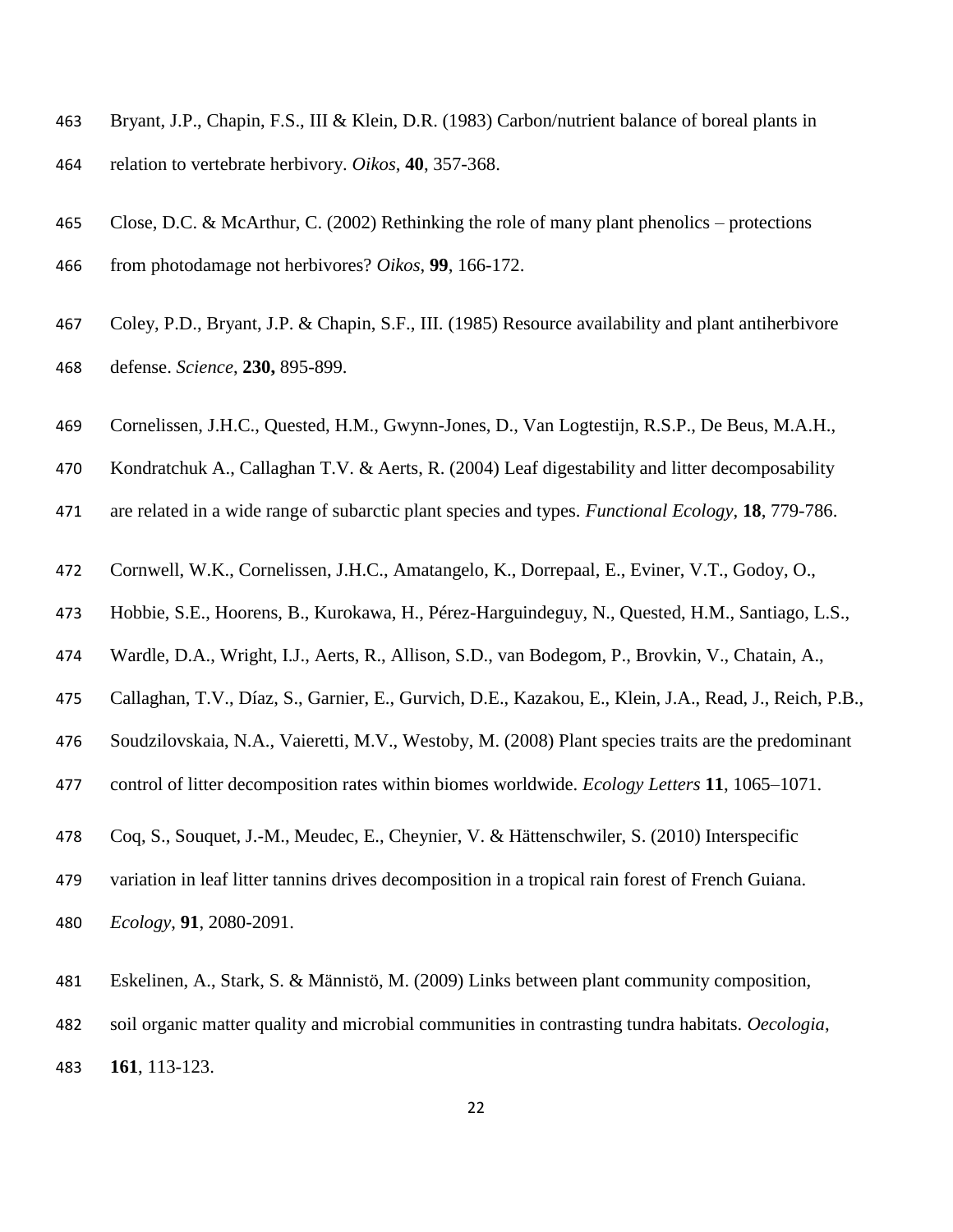- Fortunel, C., Garnier, E., Joffre, R., Kazakou, E., Quested, H., Grigulis, K., Lavorel, S., Ansquer,
- P., Castro, H., Cruz, P., Doležal, J., Eriksson, O., Freitas, H., Golodets, C., Jouany, C., Kigel, J.,
- Fukami, T. & Wardle, D.A. (2005) Long-term ecological dynamics: reciprocal insight from
- natural and anthropogenic gradients. *Proceedings of the Royal Society of London, Series B* –
- *Biological Sciences* **272**, 2105-2115.
- Garnett, E., Jonsson, L.M., Dighton, J. & Murnen, K. (2004) Control of pitch pine seed
- germination and initial growth exerted by leaf litters and polyphenolic compounds. *Biology and*
- *Fertility of Soils*, **40**, 421-426.
- Garnier, E., Lavorel, S., Ansquer, P., Castro, H., Cruz, P., Dolezal, J., Eriksson, O., Fortunel, C.,
- Freitas, H., Golodets, C., Grigulis, K., Jouany, C., Kazakou, E., Kigel, J., Kleyer, M., Lehsten, V.,
- Lepš, J., Meier, T., Pakeman, R., Papadimitriou, M., Papanastasis, V.P., Quested, H., Quétier, F.,
- Robson, M., Roumet, C., Rusch, G., Skarpe, C., Sternberg, M., Theu, J-P., Thébault, A., Vile, D. &
- Zarovali, M.P. (2007) Assessing the effects of land-use change on plant traits, communities and
- ecosystem functioning in grasslands: A standardized methodology and lessons from an application to
- 11 European sites. *Annals of Botany*, **99**, 967-985.
- Giesler, R., Esberg, C., Lagerström, A. & Graae, B.J. (2011) Phosphorus availability and microbial
- respiration across different tundra vegetation types. *Biogeochemistry*, DOI 10.1007/s10533-011-9609-
- 8.
- Goodall, D.W. (1952) Some considerations in the use of point quadrats for the analysis of vegetation. *Australian Journal of Scientific Research, Series B: Biological Sciences*, **5**, 1-41.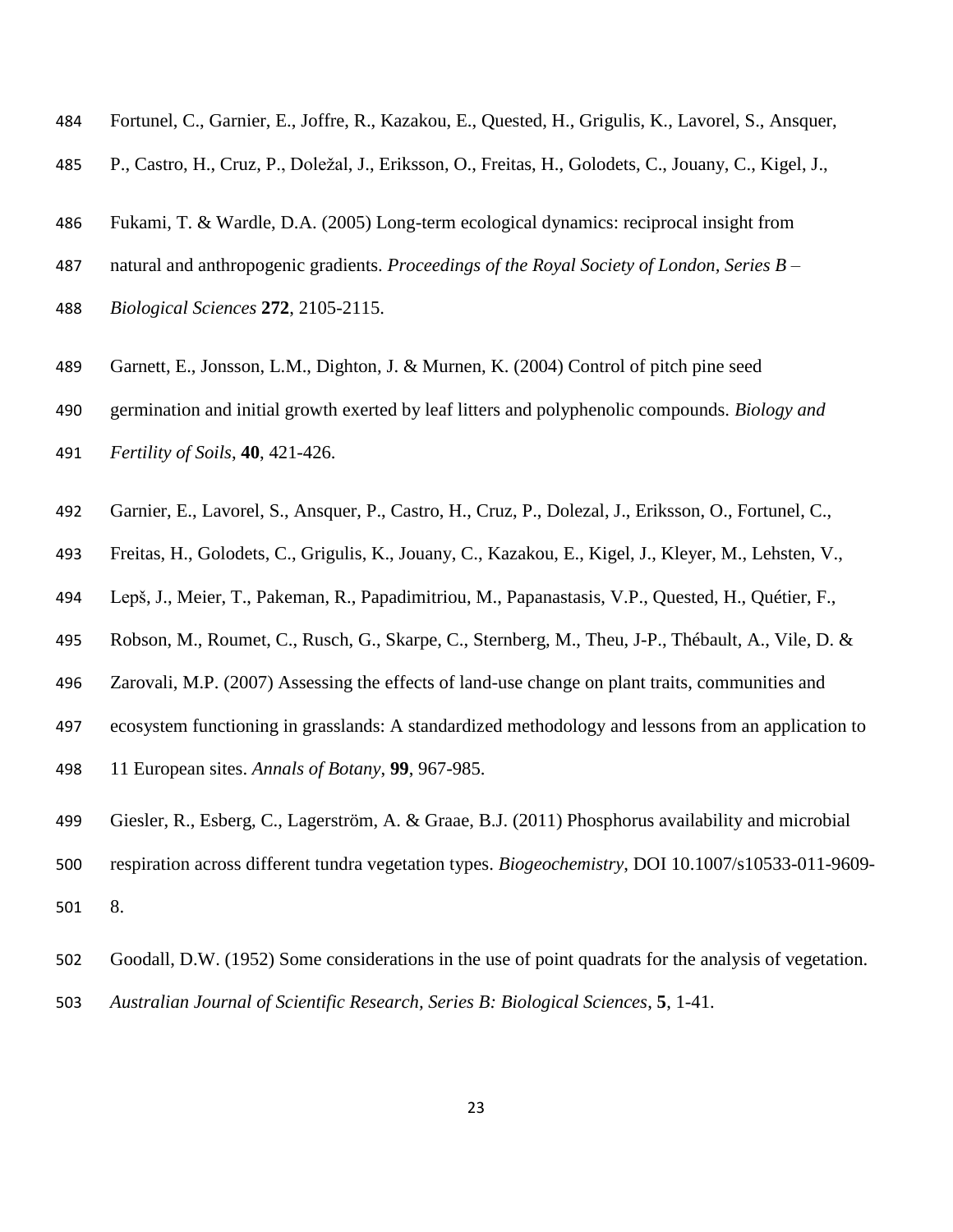- Gundale, M.J., Sverker, J., Albrectsen, B.R., Nilsson M-C. & Wardle, D.A. (2010) Variation in
- protein complexation capacity among and within six plant species across a boreal forest
- chorosequence. *Plant Ecology,* **211**, 253-266.
- Hagerman, A.E. (1987) Radial diffusion method for determining tannin in plant-extracts. *Journal of Chemical Ecology*, **13**, 437-449.
- Hamilton, J.G., Zangerl, A.R., DeLucia, E.H. & Berenbaum, M.R. (2001) The carbon-nutrient
- balance hypothesis: its rise and fall. *Ecology Letters*, **4**, 86-95.
- Hansen, A.H., Jonasson, S., Michelsen, A. & Julkunen-Tiitto, R. (2006) Long-term experimental
- warming, shading and nutrient addition affect the concentration of phenolic compounds in arctic-
- alpine deciduous and evergreen dwarf shrubs. *Oecologia*, **147**, 1-11.
- Hoch, G. & Körner, C. (2003) The carbon charging of pines at the climatic treeline: a global comparison. *Oecologia*, **135**, 10-21.
- Hoch, G. & Körner, C. (2009) Growth and carbon relations of tree line forming conifers at
- constant vs. variable low temperatures. *Journal of Ecology*, **97**, 57-66.
- Huston, M.A. & DeAngelis, D.L. (1994) Competition and Coexistance: The effects of resource transport and supply rates. *The American Naturalist*, **144**, 954-977.
- Hättenschwiler, S., Coq, S., Barantal, S. & Handa, I.T. (2011) Leaf traits and decomposition in
- tropical rainforests: revisiting some commonly held views and towards a new hypothesis. *New Phytologist*, **189**, 950-965.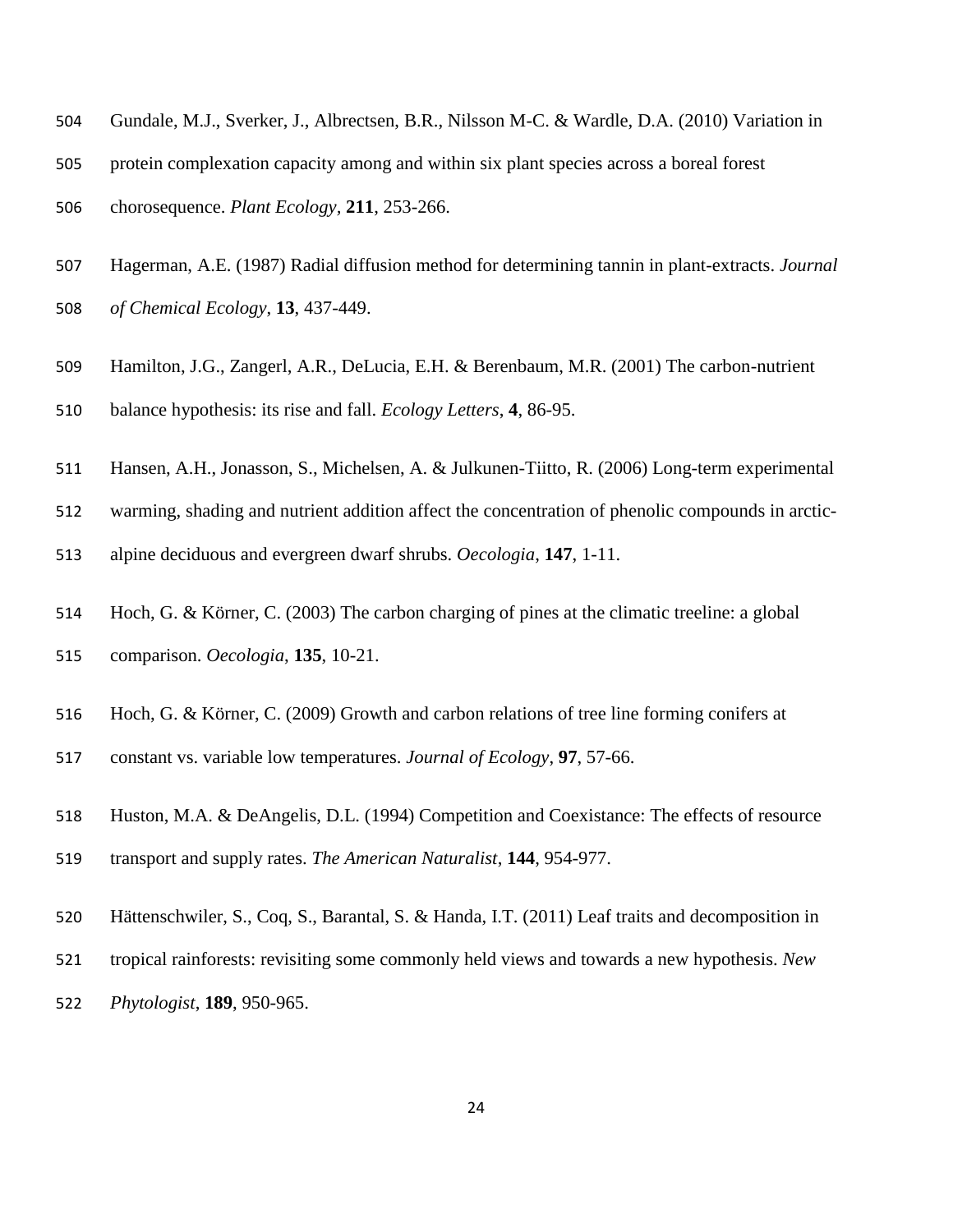- Hättenschwiler, S., Hagerman, A.E. & Vitousek, P.M. (2003) Polyphenols in litter from tropical
- montane forests across a wide range in soil fertility. *Biogeochemistry*, **64**, 129-148.
- Hättenschwiler, S. & Vitousek, P.M. (2000) The role of polyphenols in terrestrial ecosystem
- nutrient cycling. *Trends in ecology and evolution*, **15**, 238-234
- Joanisse, G.D., Bradley, R.L. & Preston, C.M. (2008) Do late-successional tannin-rich plant
- communities occurring on highly acidic soils increase the DON/DIN ratio? *Biology and Fertility of Soils*, **44**, 903-907.
- Joanisse, G.D., Bradley, R.L., Preston, C.M. & Bending, G.D. (2009) Sequestration of soil
- nitrogen as tannin-protein complexes may improve the competitive ability of sheep laurel
- (*Kalmia angustifolia*) relative to black spruce (*Picea marina*). *New Phytologist*, **181**, 187-198.
- Joanisse, G.D., Bradley, R.L., Preston, C.M. & Munson, A.D. (2007) Soil enzyme inhibition by
- condensed litter tannins may drive ecosystem structure and processes: the case of *Kalmia*
- *angustifolia*. *New Phytologist*, **175**, 535-546.
- Jonasson, S., Bryant, J.P., Chapin, F.S. III, & Andersson, M. (1986) Plant phenols and nutrients
- in relation to variations in climate and rodent grazing. *The American Naturalist*, **128**. 394-408.
- Jones, C.G. & Hartley, S.E. (1999) A protein competition model of phenolic allocation. *Oikos*, **86**, 27-44.
- Koricheva, J., Larsson, S., Haukioja, E. & Keinanen, M. (1998) Regulation of woody plant
- secondary metabolism by resource availability: hypothesis testing by means of meta-analysis.
- *Oikos*, **83**, 212-226.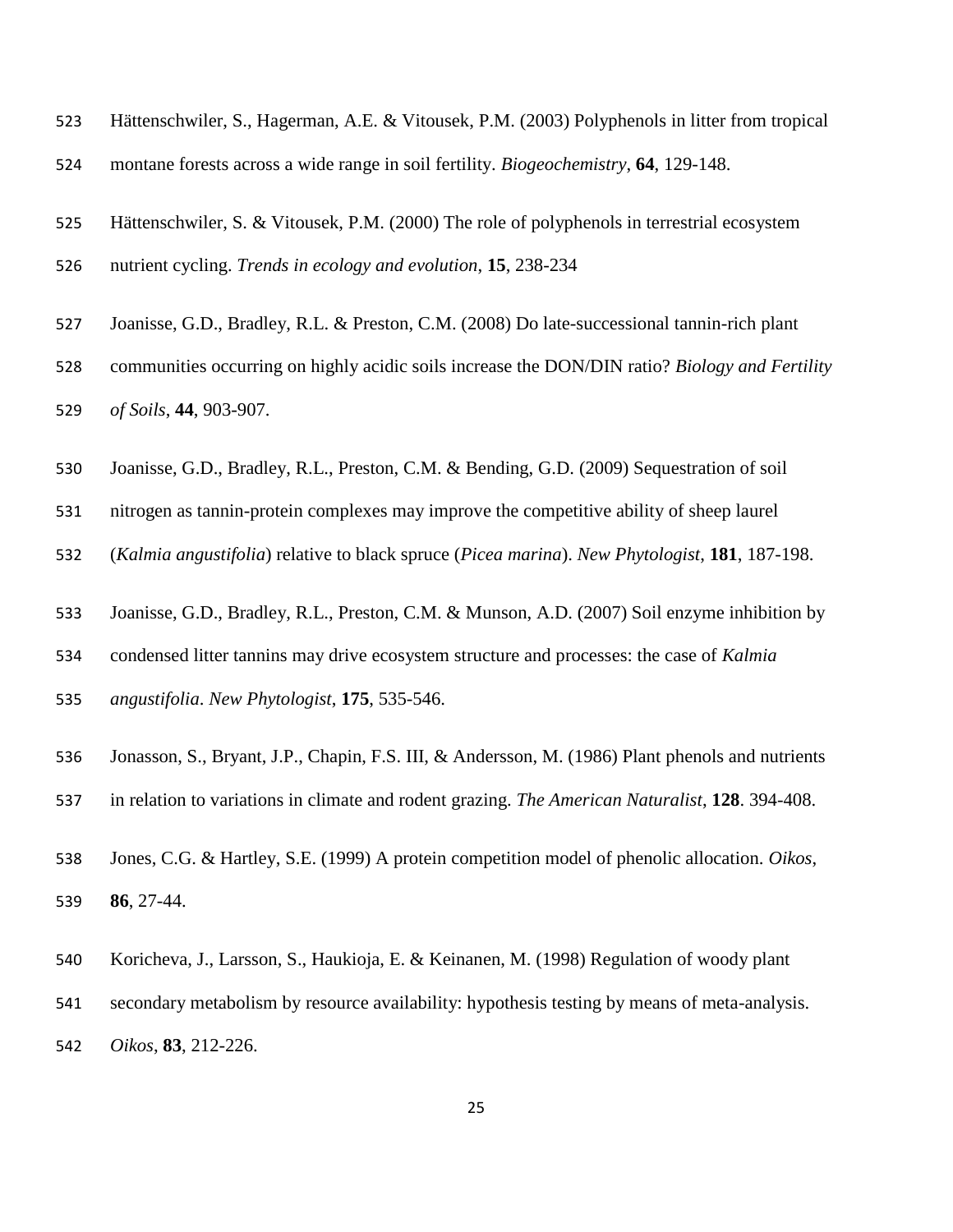- Koricheva, J. (2002) The Carbon-Nutrient Balance Hypothesis is dead; long live the carbon-nutrient balance hypothesis? *Oikos*, **98**, 537-539.
- Kraus, T.E.C., Dahlgren, R.A. & Zasoski, R.J. (2003a) Tannins in nutrient dynamics of forest ecosystems - a review. *Plant and Soil*, **256**, 41-66.
- Kraus, T.E.C. Yu, Z, Preston, C.M., Dahlgren, R.A. & Zasoski, R.J. (2003b) Linking chemical
- reactivity and protein precipitation to structural characteristics of foliar tannins. *Journal of Chemical Ecology*, **29, 703-730.**
- Körner, C. (2007) The use of 'altitude' in ecological research. *Trends in Ecology and Evolution*, **22**, 569-574.
- Lepš, J., de Bello, F., Šmilauer, P. & Doležal, J. (2011) Community trait response to
- environment: disentangling species turnover vs intraspecific trait variability effects. *Ecography*, **34**, 856-863.
- Lerdau, M. & Coley, P.D. (2002) Benefits of the Carbon-Nutrient Balance Hypothesis. *Oikos*, **98**, 534-536.
- Mason, N., Richardson, S., Peltzer, D., de Bello, F., Wardle, D. A. & Allen, R. (2012) Changes in
- co-existence mechanisms along a long-term soil chronosequence revealed by functional trait
- diversity. *Journal of Ecology*, **100,** 678-689.
- Meier, C.L. & Bowman, W.D. (2008) Phenolic-rich leaf carbon fractions differentially influence microbial respiration and plant growth. *Oecologia*, **158**, 95-107.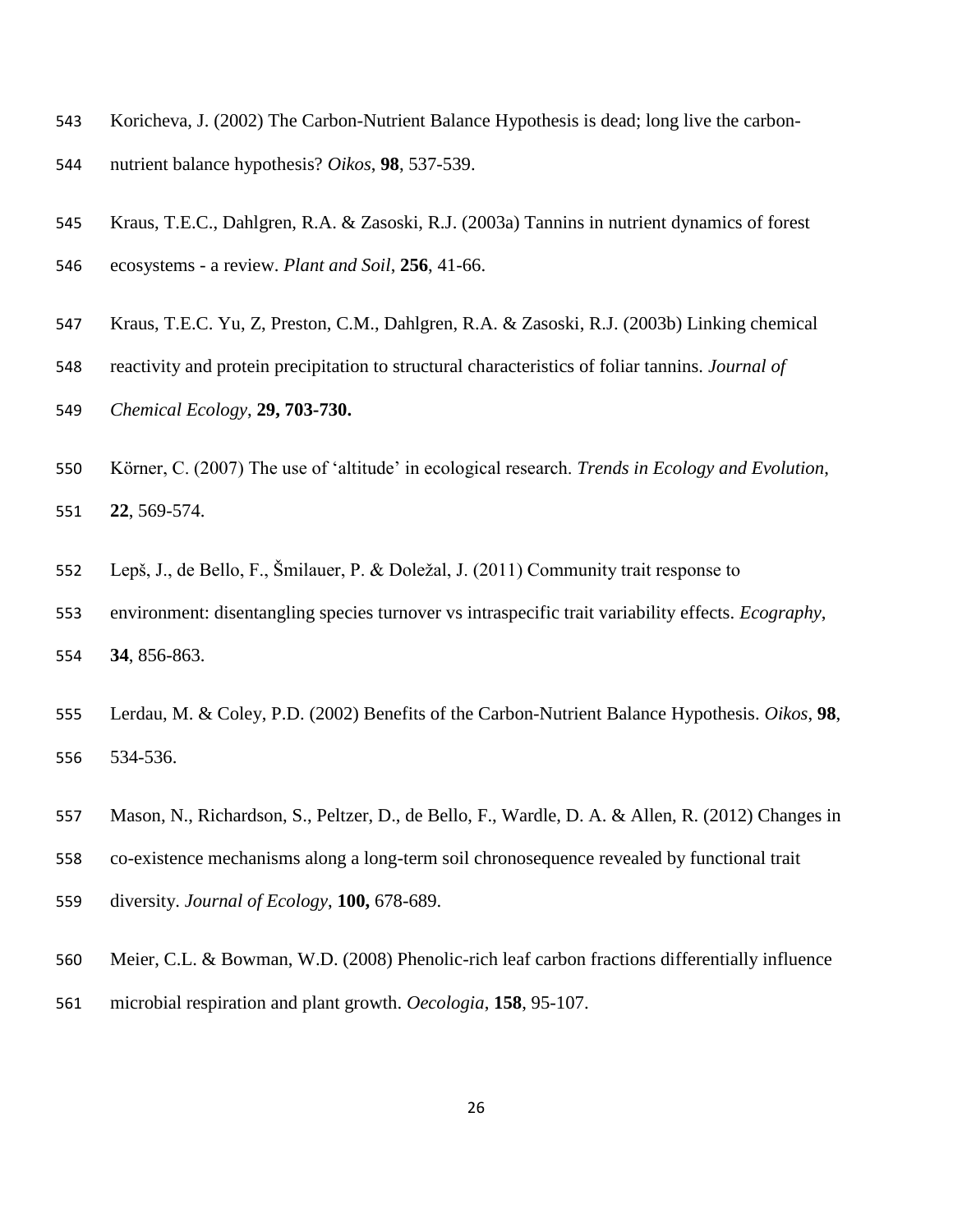- Nilsson, M-C. (1994) Separation of allelopathy and resource competition by the boreal dwarf-
- shrub *Empetrum hermaphroditum* Hagerup. *Oecologia*, **98**, 1-7.
- Northup, R.R., Yu, Z., Dahlgren, R.A. & Vogt, K.A. (1995) Polyphenol control of nitrogen
- release from pine litter. *Nature*, **377**, 227-229.
- Northup, R.R., Dahlgren, R.A. & McColl, J.G. (1998) Polyphenols as regulators of plant-litter-
- soil interactions in northern California's pygmy forest: A positive feedback? *Biogeochemistry* **42**, 189-220.
- Pastor, J. & Naiman, R.J. (1992) Selective foraging and ecosystem processes in boreal forests.
- *The American Naturalist*, **139**, 690-705.
- Porter, L.J., Hrstich, L.N. & Chan, B.G. (1986) The conversion of procyanidins and
- prodelphinidins to cyanidin and delphinidin. *Phytochemistry*, **25**, 223-230.
- Ruess, L., Michelsen, A., Schmidt, I.K. & Jonasson, S. (1999) Simulated climate change
- affecting microorganisms, nematode density and biodiversity in subarctic soils. *Plant and Soil*, **212**, 63-73.
- Saetnan, E.R. & Batzli, G.O. (2009) Effects of simulated herbivory on defensive compounds in
- forage plants of Norwegian alpine rangelands. *Journal of Chemical Ecology*, **35**, 469-475.
- Salminen, J-P. & Karonen, M. (2011) Chemical ecology of tannins and other phenolics: we need
- a change in approach. *Functional Ecology*, **25**, 325-338.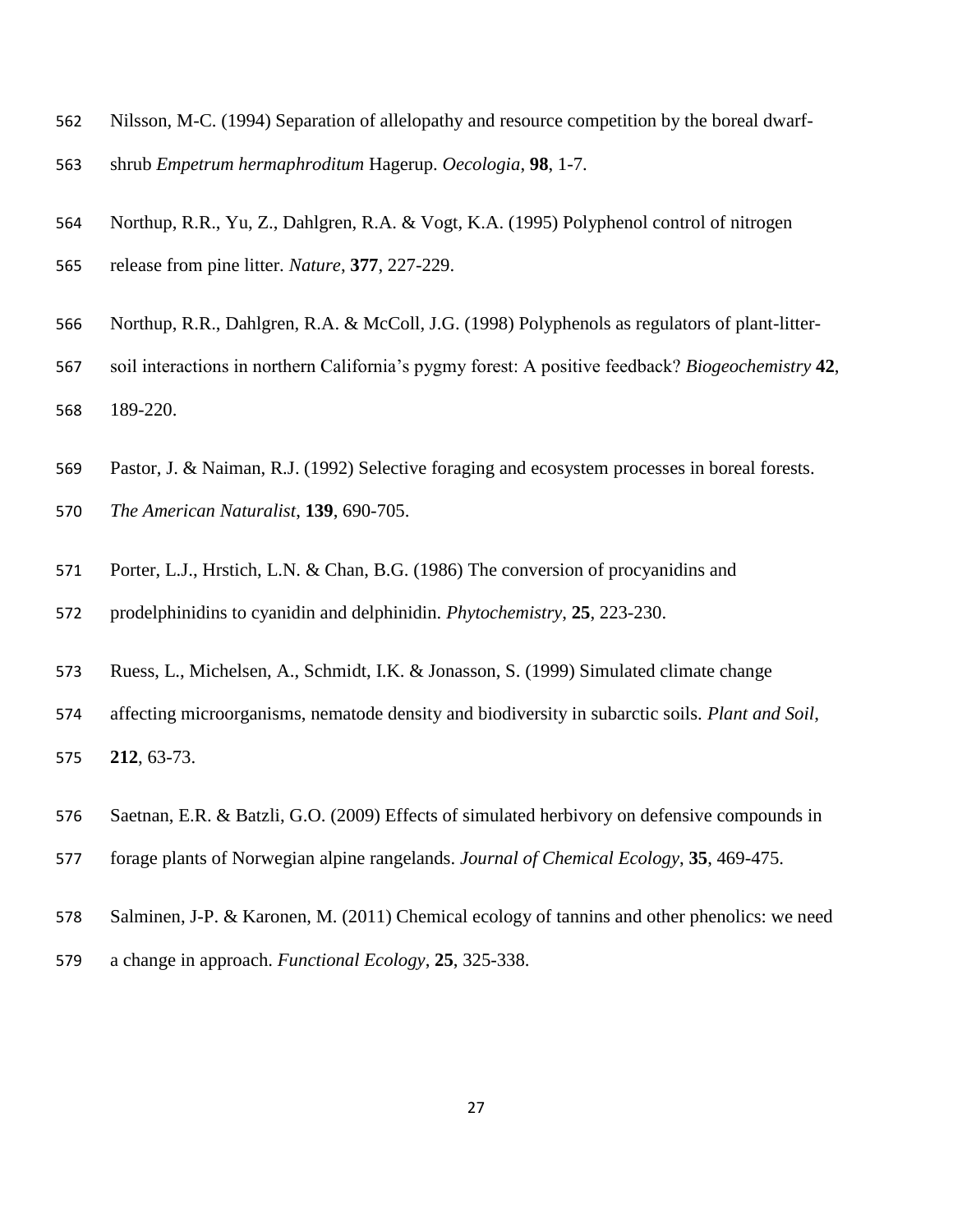- Schimel, J.P., Cates, R.G. & Ruess, R. (1998) The role of balsam poplar secondary chemicals in controlling soil nutrient dynamics through succession in the Alaskan taiga. *Biogeochemistry*, **42**, 221-234.
- Schweitzer, J.A., Bailey, J.K., Rehill, B.J., Martinsen, G.D., Hart, S.C., Lindroth, R.L., Keim, P.
- & Whitham, T.G. (2004) Genetically based trait in a dominant tree affects ecosystem processes.
- *Ecology Letters*, **7**, 127-134.
- Schweitzer, J.A., Madritch, M.D., Bailey, J.K., LeRoy, C.J., Fischer, D.G., Rehill, B.J., Lindroth,
- R.L., Hagerman, A.E., Wooley, S.C., Hart, S.C. & Whitham, T.G. (2008) From genes to
- ecosystems: the genetic basis of condensed tannins and their role in nutrient regulation in a
- *Populus* model system. *Ecosystems*, **11**, 1005-1020.
- Shi, P., Körner, C. & Hoch, G. (2008) A test of the growth-limitation theory for alpine tree line formation in evergreen and deciduous taxa of the eastern Himalayas. *Functional Ecology*, **22**,
- 213-220.
- Stamp, N. (2003) Out of the quagmire of plant defense hypotheses. *The Quarterly Review of Biology*, **78**, 23-55.
- Stern, J.L., Hagerman, A.E., Steinberg, P.D., Winter, F.C. & Estes, J.A. (1996) A new essay for
- quantifying brown algal phlorotannins and comparisons to previous methods. *Journal of*
- *Chemical Ecology*, **22**, 1273-1293.
- Suding, K.N., Lavorel, F.S., Chapin, F.S. III., Cornelissen, H.C., Díaz, S., Garnier, E., Goldberg,
- D., Hooper, D.U., Jackson, S.T. & Navas, M.-L. (2008) Scaling environmental change through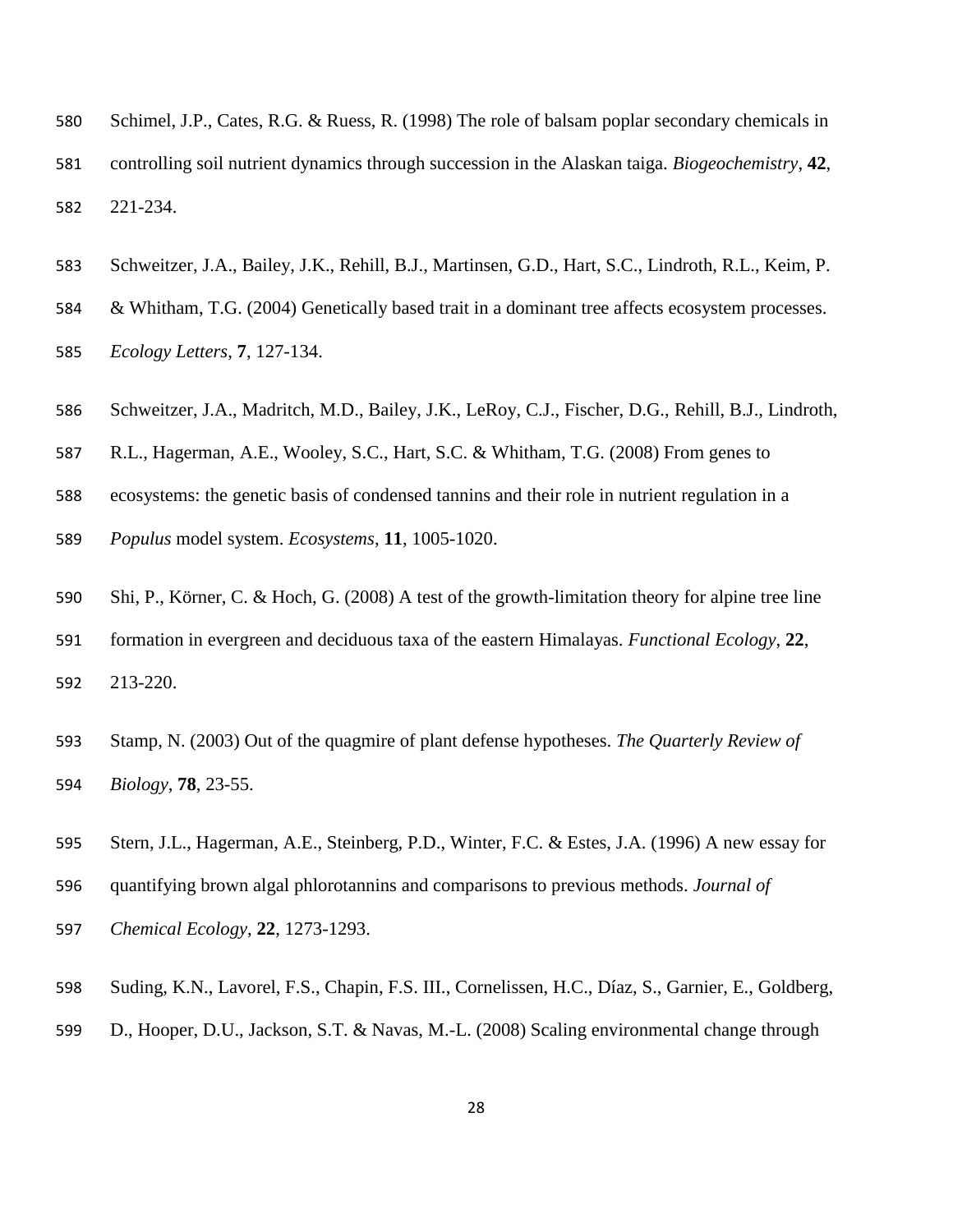- the community-level: a trait-based response-and-effect framework for plants. *Global Change Biology*, **14**, 1125-1140.
- Sundqvist, M.K., Giesler, R., Graae, B.J., Wallander, H., Fogelberg, E. & Wardle, D.A. (2011a)
- Interactive effects of vegetation type and elevation on aboveground and belowground properties
- in a subarctic tundra. *Oikos*, **120**, 128-142.
- Sundqvist, M.K., Giesler, R. & Wardle, D.A. (2011b) Within- and across-species responses of
- plant traits and litter decomposition to elevation across contrasting vegetation types in subarctic
- tundra. PLoS ONE 6(10): e27056. doi:10.1371/journal.pone.0027056
- Tilman, D. (1985) The resource-ratio hypothesis of plant succession. *The American Naturalist*, **125**, 827-852.
- Tybirk, K., Nilsson, M-C., Michelsen, A., Lakkenborg Kristensen, H., Schevtsova, A.,
- Strandberg, M.T., Johansson, M., Nielsen, K.E., Riis-Nielsen, T., Strandberg, B. & Johnsen, I.
- (2000) Nordic Empetrum dominated ecosystems: Function and susceptibility to climate change. *AMBIO*, **29**, 90-97.
- Wallis, C.M., Huber, D.P.W. & Lewis, K.J. (2011) Ecosystem, location, and climate effects on
- foliar secondary metabolites of Lodgepole pine populations from central British Colombia.
- *Journal of Chemical Ecology*, **37**, 607-621.
- Wallstedt, A., Gallet, C. & Nilsson, M-C. (2005) Behaviour and recovery of the secondary
- metabolite batatasin-III from boreal forest humus: influence of temperature, humus type and
- microbial community. *Biochemical Systematics and Ecology*, **33**, 385-407.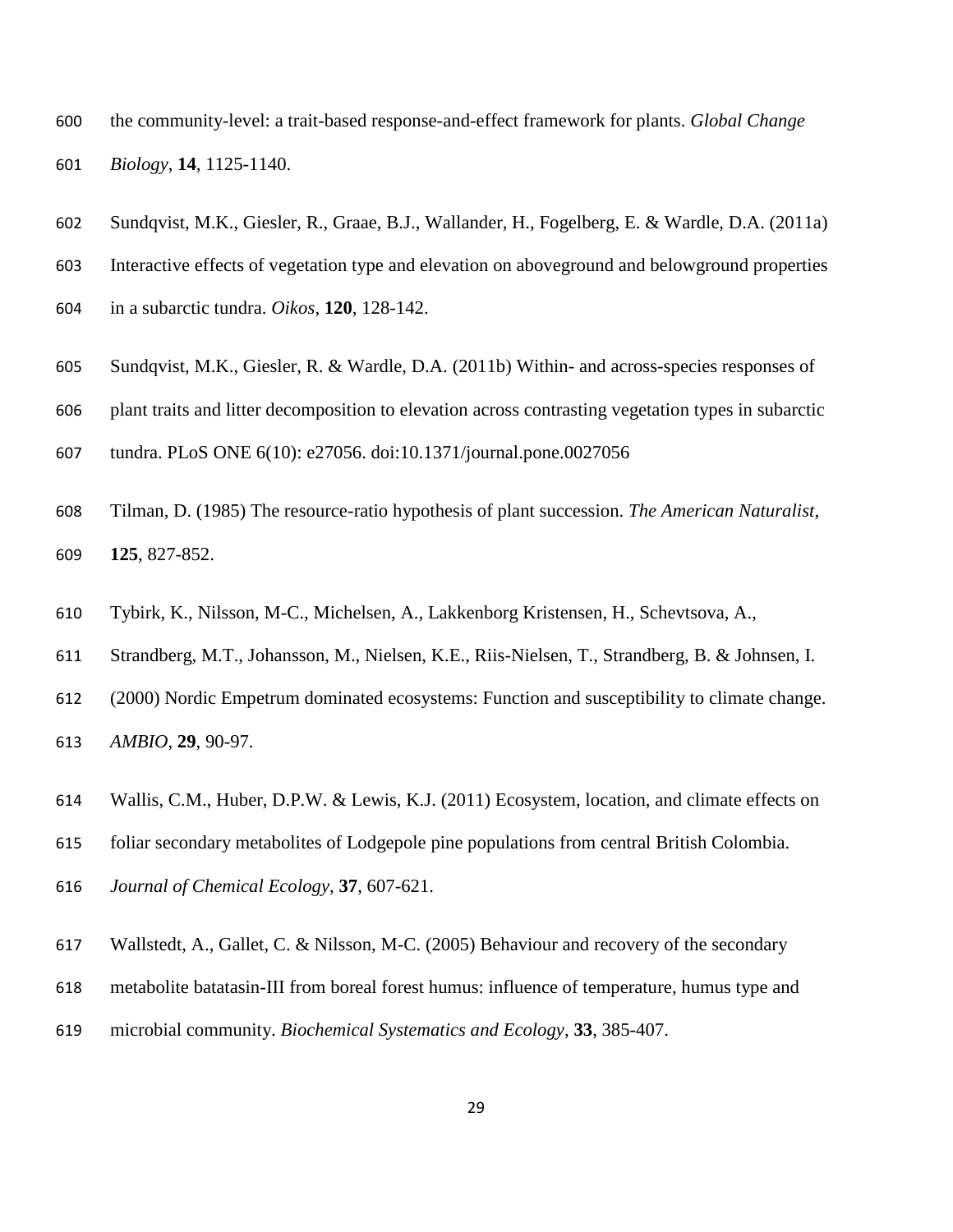- Wardle, D.A., Bardgett, R.D., Walker, L.R. & Bonner, K.I. (2009) Among- and within-species
- variation in plant litter decomposition in contrasting long-term chronosequences. *Functional Ecology*, **23**, 442-543.
- Wardle, D.A., Nilsson, M-C., Gallet, C. & Zackrisson, O. (1998) An ecosystem-level perspective of
- allelopathy. *Biological Reviews*, **73**, 305-319.
- Wardle, D.A., Nilsson, M-C., Zackrisson, O. & Gallet, C. (2003). Determinants of litter mixing
- effects in a Swedish boreal forest. *Soil Biology and Biochemistry*, **35**, 827-835.
- Wurzburger, N., & Henrick, P.L. (2009) Plant litter chemistry and mycorrhizal roots promote a
- nitrogen feedback in a temperate forest. *Journal of Ecology*, **97**, 528-536.
- Zidorn, C. (2010) Altitudinal variation of secondary metabolites in flowering heads of the
- Asteraceae: trends and causes. *Phytochemistry Reivews*, **9**, 197-203.
- 

## SUPPORTING INFORMATION

Additional supporting information may be found in the online version of this article.

- **Figure S1** Daily mean air temperature (°C) during the growing season across the study site
- **Table S1** Plant community characteristics and soil abiotic factors across the study site derived
- from Sundqvist et al. (2011a,b)
- **Table S2** Species sampled for this study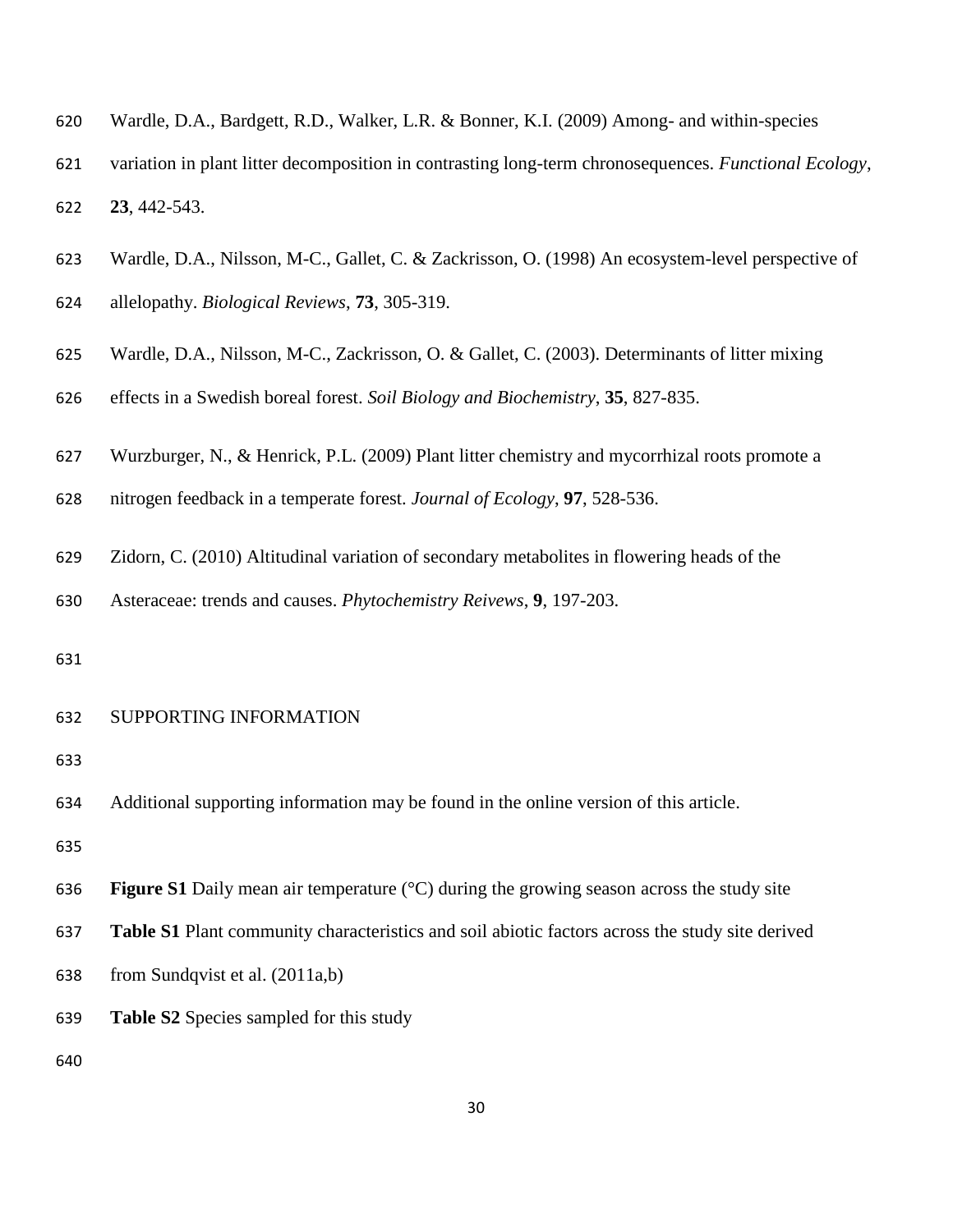- Please note: Wiley Blackwell are not responsible for the content or functionality of any
- supporting information supplied by the authors. Any queries (other than missing material) should
- be directed to the corresponding author for the article.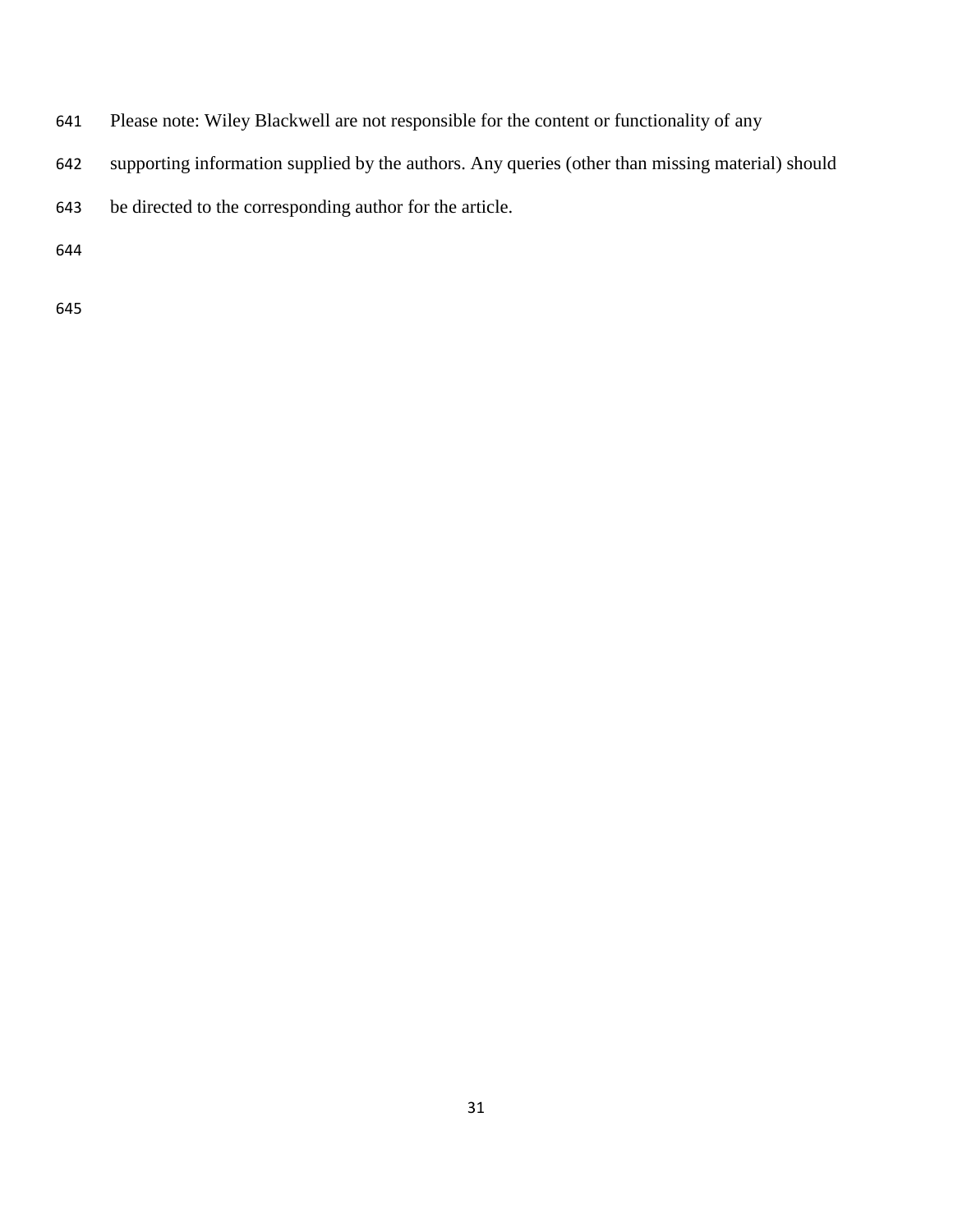| 646 | Table 1. Results from a two-way ANOVA ( $F$ values, with $p$ in parentheses) testing for the effect   |
|-----|-------------------------------------------------------------------------------------------------------|
| 647 | of vegetation type (heath versus meadow) and elevation on total phenolic content, total tannin        |
| 648 | content, protein complexation capacity (mg $g^{-1}$ litter) and the amount of protein complexed per   |
| 649 | unit phenol in plant litter. Data are weighted averages, where all species collected in each plot are |
| 650 | weighted according to their relative abundance to provide a single value for each plot.               |

|                                            |                             | <b>ANOVA</b> results        |                               |
|--------------------------------------------|-----------------------------|-----------------------------|-------------------------------|
|                                            | Vegetation type             | Elevation                   | Vegetation $\times$ Elevation |
| Total phenolics                            | 0.3(0.579)                  | $17.4 \; (\textless 0.001)$ | $24.2 \; (\textless 0.001)$   |
| <b>Total tannins</b>                       | $98.3 \; (\textless 0.001)$ | 3.4(0.014)                  | 4.5(0.003)                    |
| Protein complexation capacity <sup>a</sup> | 0.1(0.801)                  | $25.8 \; (\textless 0.001)$ | $5.6 \; (0.001)$              |
| Protein: phenol ratio <sup>a</sup>         | $20.4 \, (\leq 0.001)$      | $17.9$ (<0.001)             | 3.2(0.019)                    |

Degrees of freedom for F-values are 1,33 for V; 5, 33 for E; and 5,33 for V×E. Values in

boldface indicate statistical significance at  $p \le 0.05$ . <sup>a</sup>Data were log-transformed prior analysis

651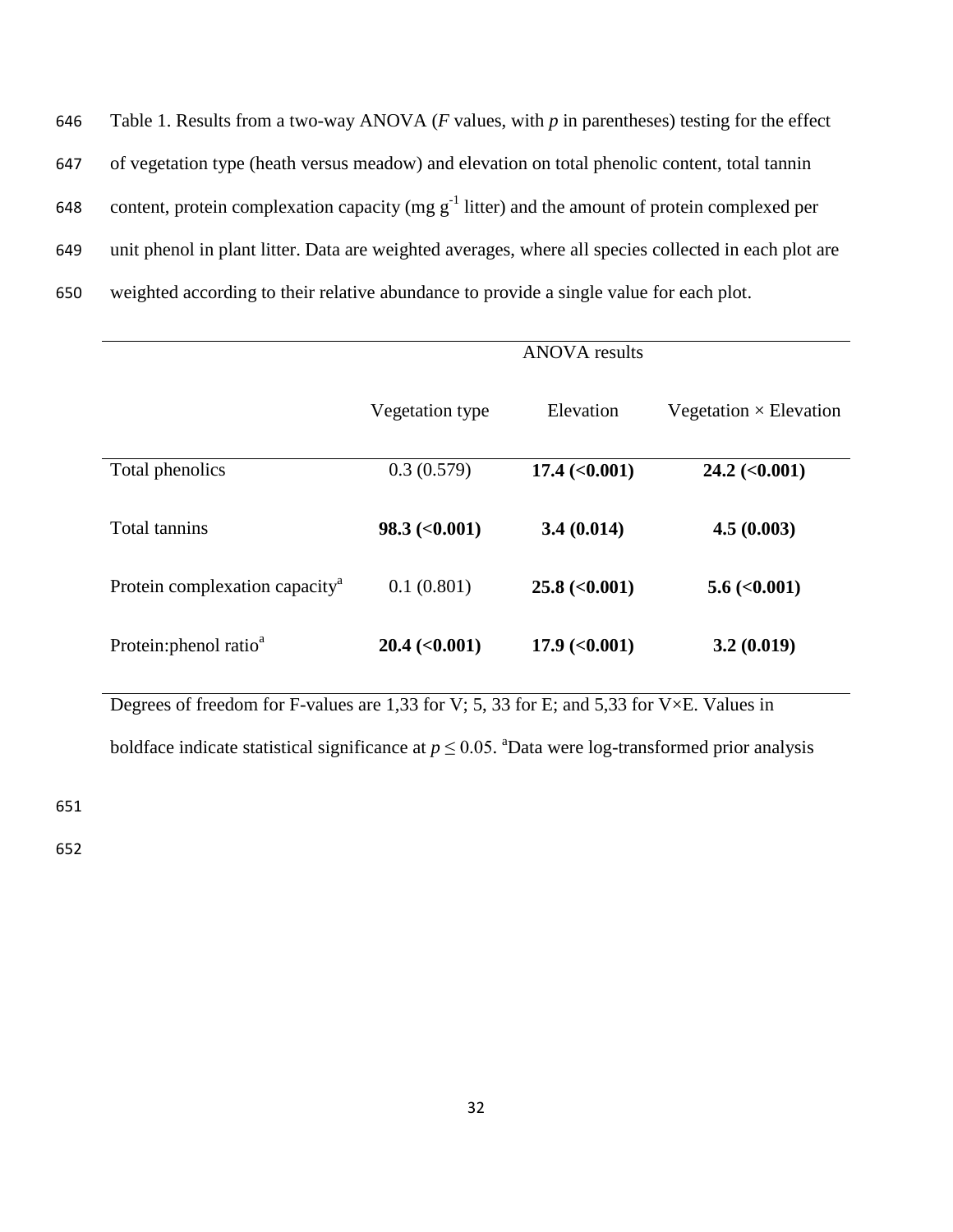Fig. 1. Summary of previous findings of responses of green leaf traits, litter decomposability and soil properties for heath and meadow communities to elevation across the study system, derived from data presented by Sundqvist et al. (2011a,b). All shapes represent trends in the data and not actual values. For each row (i.e., for each property or process), when overall differences in means 657 between heath and meadow are statistically significant at  $P = 0.05$  the shapes have different shadings (i.e., black and grey), where the overall mean for the black-shaded shape is higher than that for the grey-shaded shape. Within each vegetation type, rectangular shapes represent no response to elevation; all other shapes represent a significant responsiveness to elevation for that variable with highest values found where the shape is thickest.

663 Fig. 2. The mean  $(\pm SE)$  total phenolic content (a), total tannin content (b), protein precipitation capacity (c) and amount of protein complexed per unit phenol (d) in litter for each of five plant species across an elevational gradient, three from heath (*B*. *nana*, *E. hermaphroditum* and *V. vitis- idaea*) and two from meadow (*B. alpina* and *T. europaeus*). For each response variable for each species, *F* and *p*-values (with df) are from a one-way ANOVA testing for the effect of elevation. 668 Within each panel bars topped by the same letter are not significantly different at  $p < 0.05$ (Tukey's h.s.d.).

 Fig. 3. Relationship between total phenolic content (a) and protein complexation capacity (b) and elevation for 13 species from heath and meadow vegetation across the elevational range that we considered (i.e., 500 - 1000 m), where each species represents an independent data point. Each data point is the mean value of total phenolic content or protein complexation capacity for one species across all elevations, and the mean elevation at which that species occurs. Ba –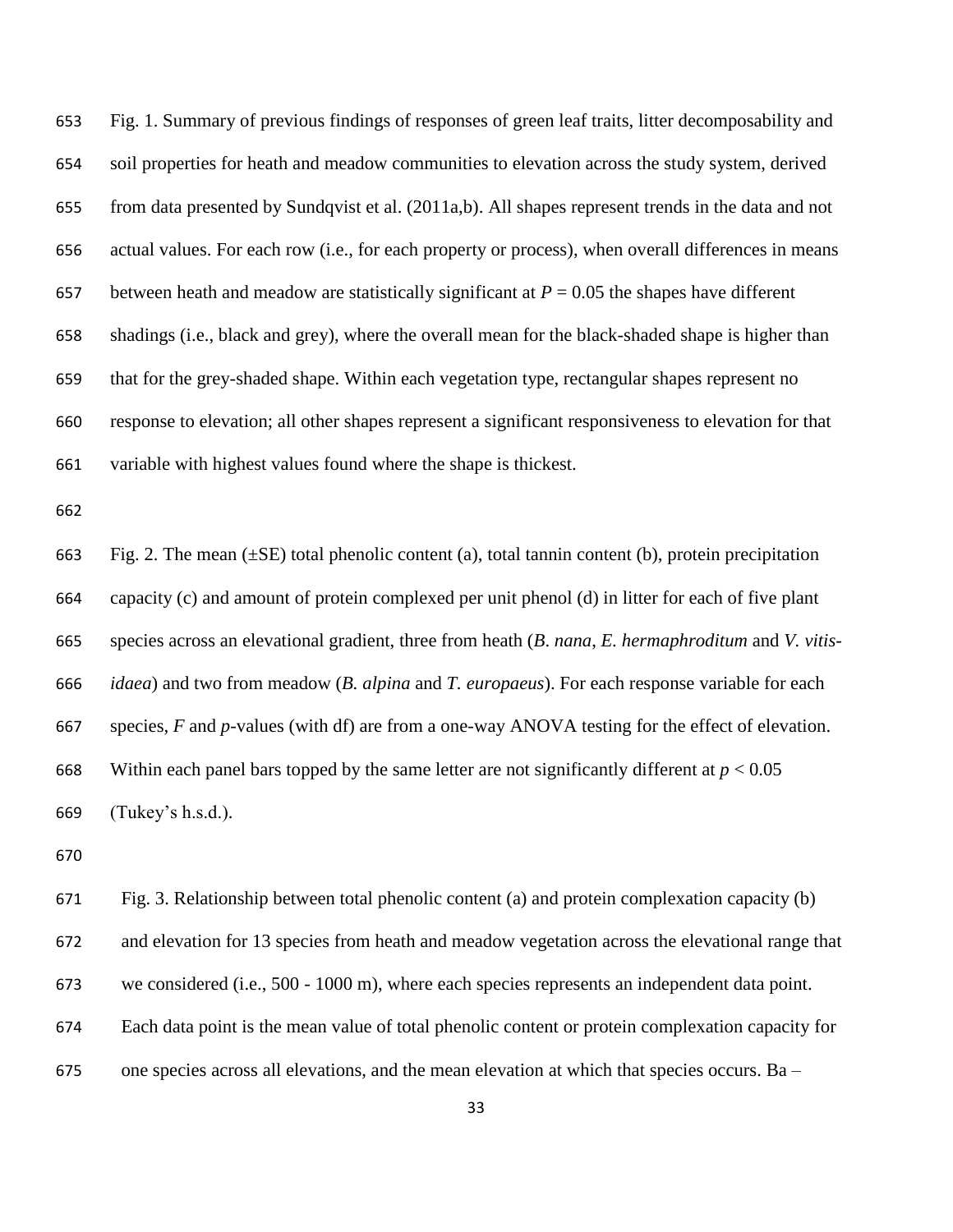| 676 | Bartsia alpina; Bn – Betula nana; Bp – Betula pubescens ssp. czerepanovii; Ca – Carex          |
|-----|------------------------------------------------------------------------------------------------|
| 677 | aquatilis ssp. stans; Cb – C. bigelowii; Cs – C. saxatilis; Eh – Empetrum hermaphroditum; Gs – |
| 678 | Geranium sylvaticum; So – Salix polaris; Sr – Sibbaldia procumbens; Sv – Solidago virgaurea;   |
| 679 | $Te$ – Trollius europaeus; $Vv$ – Vaccinium vitis-idaea.                                       |
| 680 |                                                                                                |
|     |                                                                                                |

 Fig. 4. Total plot-level mean (±SE) phenolic content, total tannin content, protein complexation capacity, and protein complexed per unit phenol for heath and meadow vegetation across an elevational gradient. All species collected in each plot are weighted according to their relative abundance to provide a single value for each plot. Within each panel, bars topped by the same 685 letter are not significantly different at  $p < 0.05$  (Tukey's h.s.d) following two-way ANOVA (results in Table 1).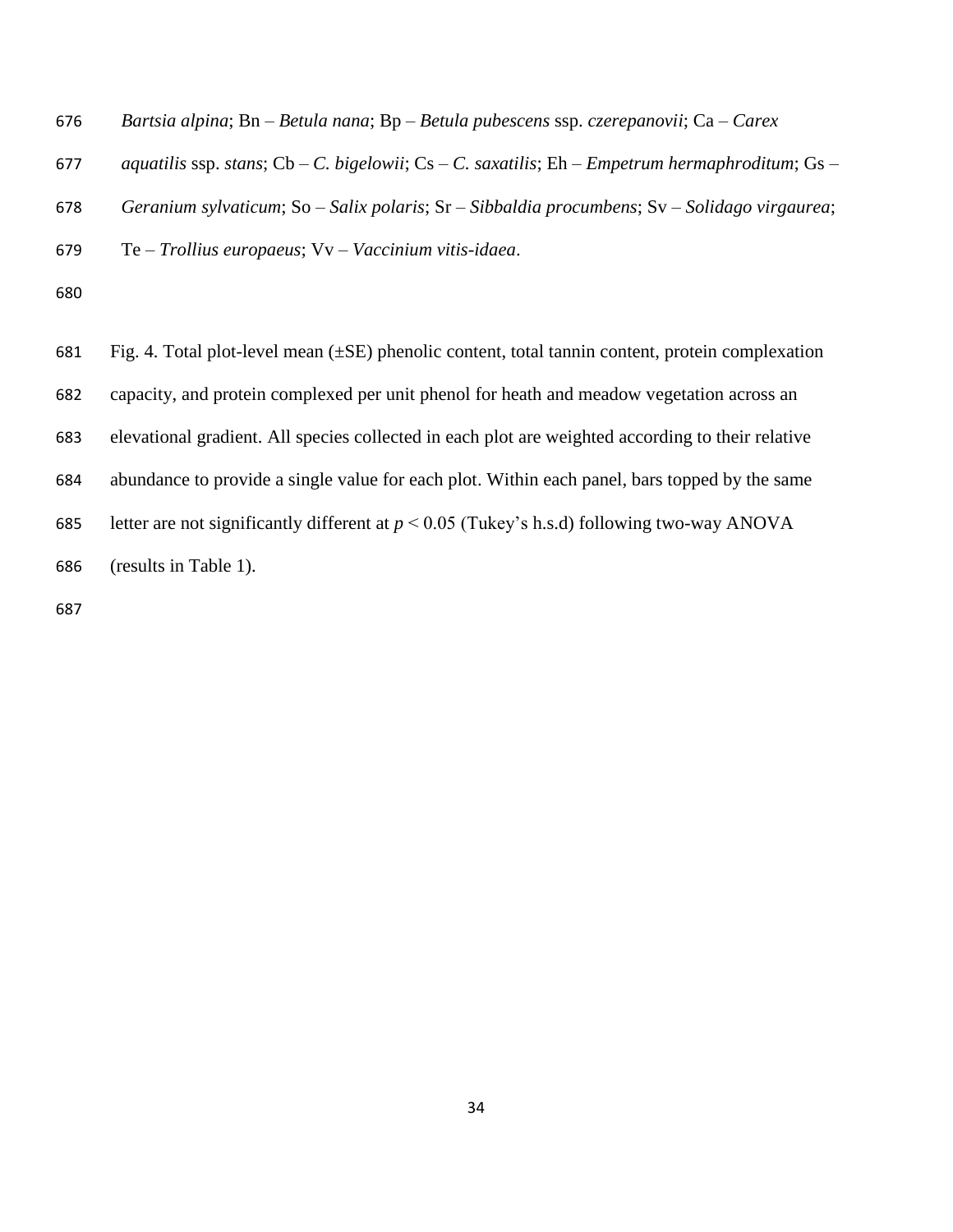

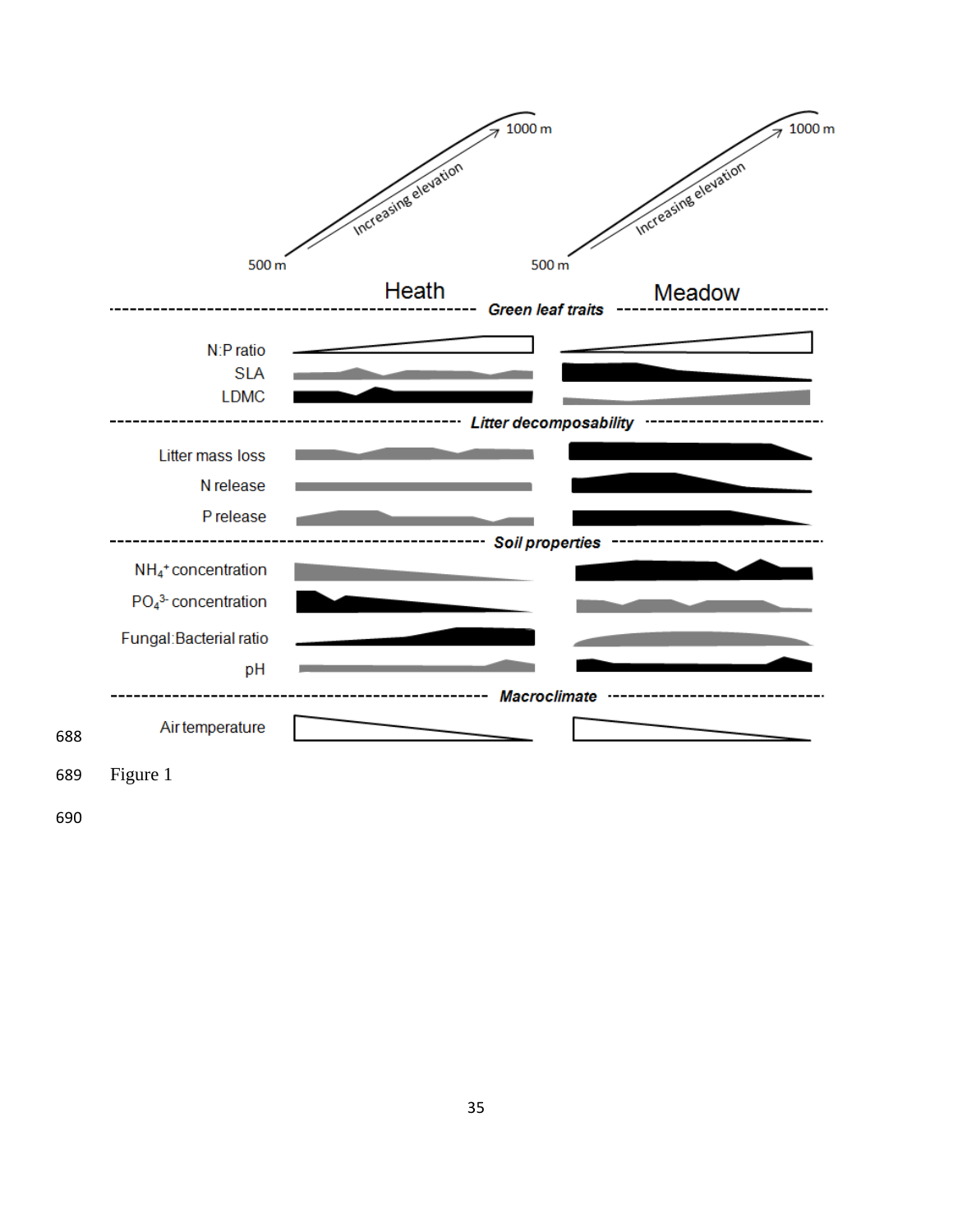

Figure 2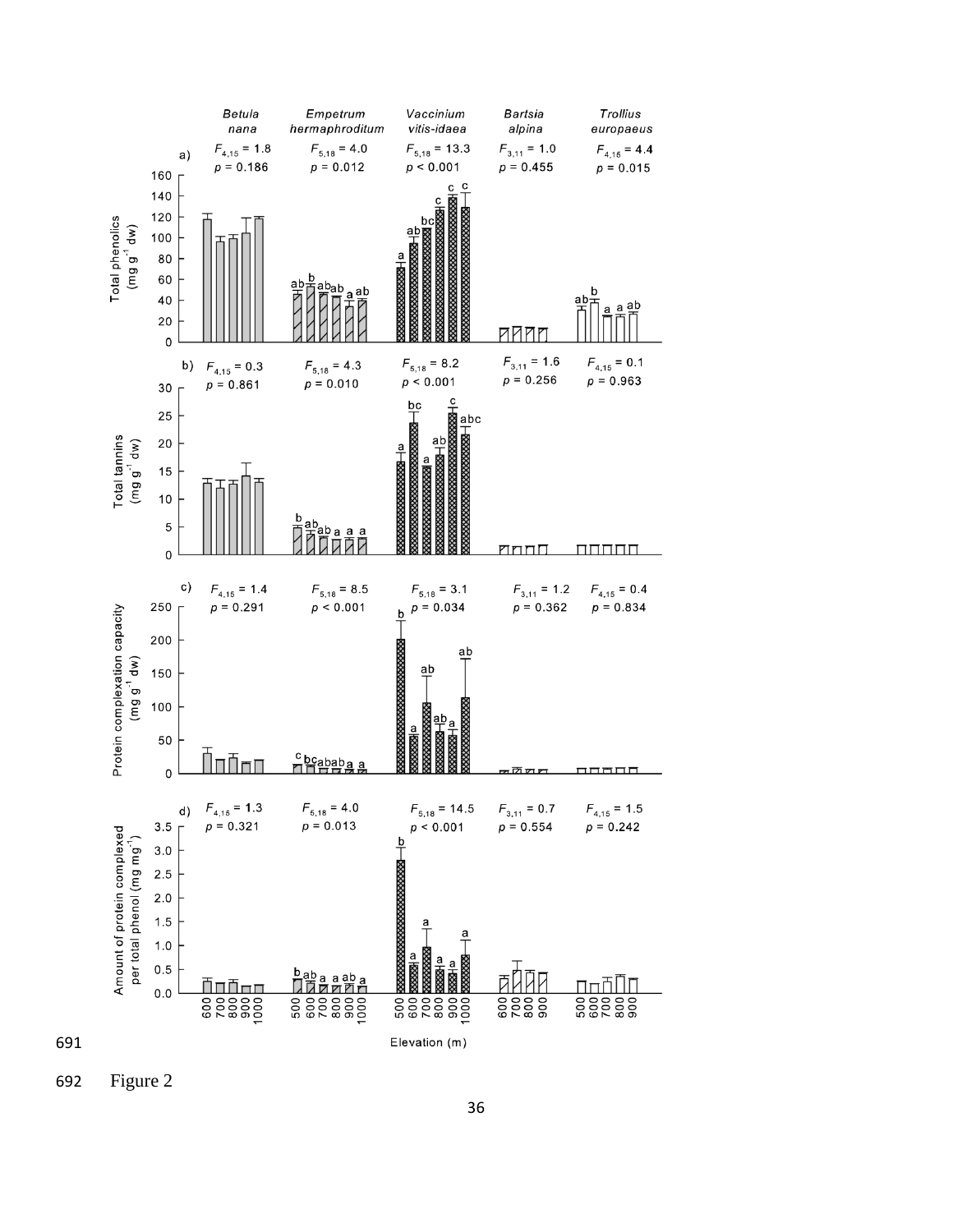